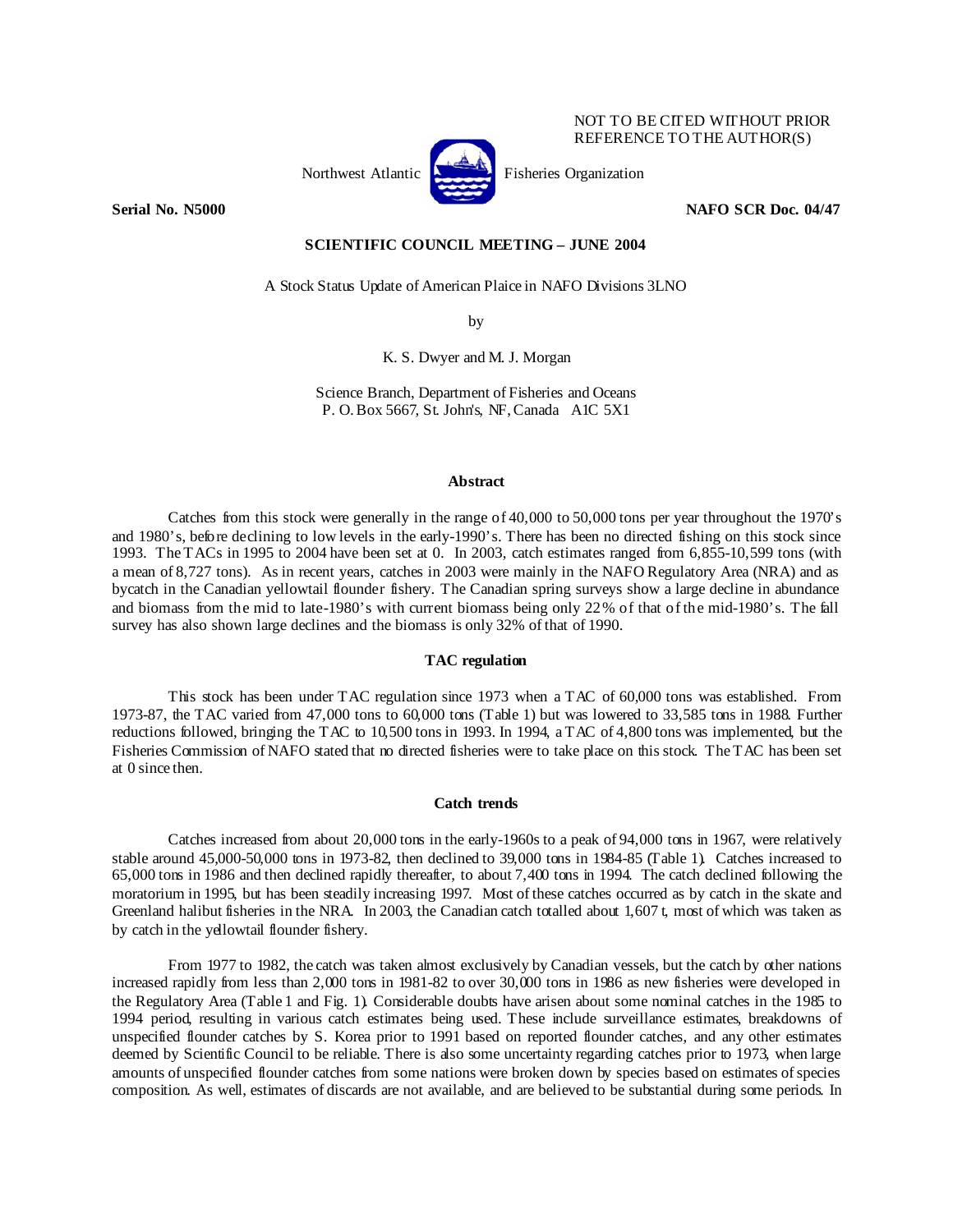2003, there was difficulty in determining catches: estimates ranged from 6,855-10,599 tons (with a mean of 8,727 tons) (Table 1).

## **Canadian Research Vessel Surveys**

### **Spring**

 Stratified-random surveys have been carried out on the Grand Bank by Canadian research vessels in the spring (April to June period) of each year from 1971 to 2003, with the exception of 1983. The stratification scheme used is shown in Morgan *et al.* 2003. The data can be split into 3 time periods, based on the trawl used in each period: 1971-82 was Yankee 36, 1983-95 was Engel 145, and 1996-2002 was Campelen 1800 (see McCallum and Walsh (1996) for a description of the various trawls). Conversions exist for the first to second series (Gavaris and Brodie, 1984), and from the second to the third (Morgan *et al*., 1998). However, data from the first series have not been converted to be comparable with the third series. Thus comparable data exist for 1971-95, and for 1984 to 2003. A full comparison between the Engel and Campelen data series is given in Brodie *et al.* (1998).

 Abundance in the spring survey in Div. 3LNO combined decreased steadily from 1987 to 1992 and has fluctuated since 1996 with perhaps a slight increase over the period (Fig. 2). The spring survey abundance index in 2003 was 24% of the average level in the mid-1980's, about the same as in 2002.

 Biomass for Div. 3LNO combined from the spring survey has shown the same trend as abundance (Fig. 3). Biomass in Div. 3LNO combined has increased somewhat since 1996 but is only 22% of that of the mid-1980's (Fig. 3). Biomass estimates for each Division by stratum and depth for 1996 to 2003 are given in Tables 3-5. In the spring survey in 2003 the biomass estimates for 3L, 3N and 3O were 26 000, 73 000 and 61 000 tons, respectively. From 1996 to 1998 the estimate for Div. 3N biomass was approximately half of the estimate for Div. 3O while from 1999 to 2003 the estimates in the two divisions are similar.

 In Figures 4 and 5 the biomass index is shown as mean weight per tow. In Fig. 4 the index is presented for Div 3LNO combined and in Fig. 4 by Division. Overall the combined index shows the same trend as the swept area estimate of biomass with a large decline followed by a slight increase since 1996. As with the swept area estimate the average mean weight per tow in the last 3 years is 22% of the average of the mid-1980's. The decrease in mean weight per tow has been greatest in Div. 3L and this Division shows no signs of recovery (Fig. 5).

 Mean number per tow for Div. 3LNO combined in spring surveys shows the same trend as mean weight per tow (Fig. 6). As with the biomass estimate, mean number per tow has shown the greatest decline in Div. 3L (Fig. 7).

 Plots of distribution by weight for the spring surveys (Fig. 8 and 9) in 1995 to 2003 show that A. plaice are distributed throughout the Div. 3LNO area. The area of highest concentration is southern 3NO, particularly the southwest edge. Since 1999, the distribution of fish in Div. 3NO has been equally divided, and in some years there are large concentrations of American plaice on the tail of the Grand Bank (Fig. 8 and 9).

#### **Fall**

 Stratified-random surveys have been conducted in Div. 3L in the fall from 1981 to 2003, usually in October-November. From 1990 to 2003, fall surveys were also carried out in Div. 3NO (though not in deep water in 2003). Surveys from 1983 to 1994 were done with the Engel trawl and starting in fall 1995, a Campelen 1800 trawl was used.

 Abundance in the fall survey decreased steadily from 1990 to 1998 followed by a slight increase in 1999 and has remained stable since that time (Fig. 2). Biomass in the fall survey decreased from 1990 to 1995; however since 2000, biomass has been declining (Fig. 3). The fall survey abundance index in 2003 was 38% of the average level of 1990 and 1991 and the biomass index was 30% of that level.

 The overall biomass for Div. 3LNO in the fall has shown a slight increasing trend since 1995 (Fig. 3). The biomass index remains well below that of 1990 with the average of the 2000 to 2003 indices representing only 32% of that of 1990. Biomass estimates by stratum and depth are given for each Division in Tables 6-8. Biomass estimates from the fall survey in 2003 were 27 000, 127 000 and 68 000 tons for Div. 3L, 3N and 3O respectively. The large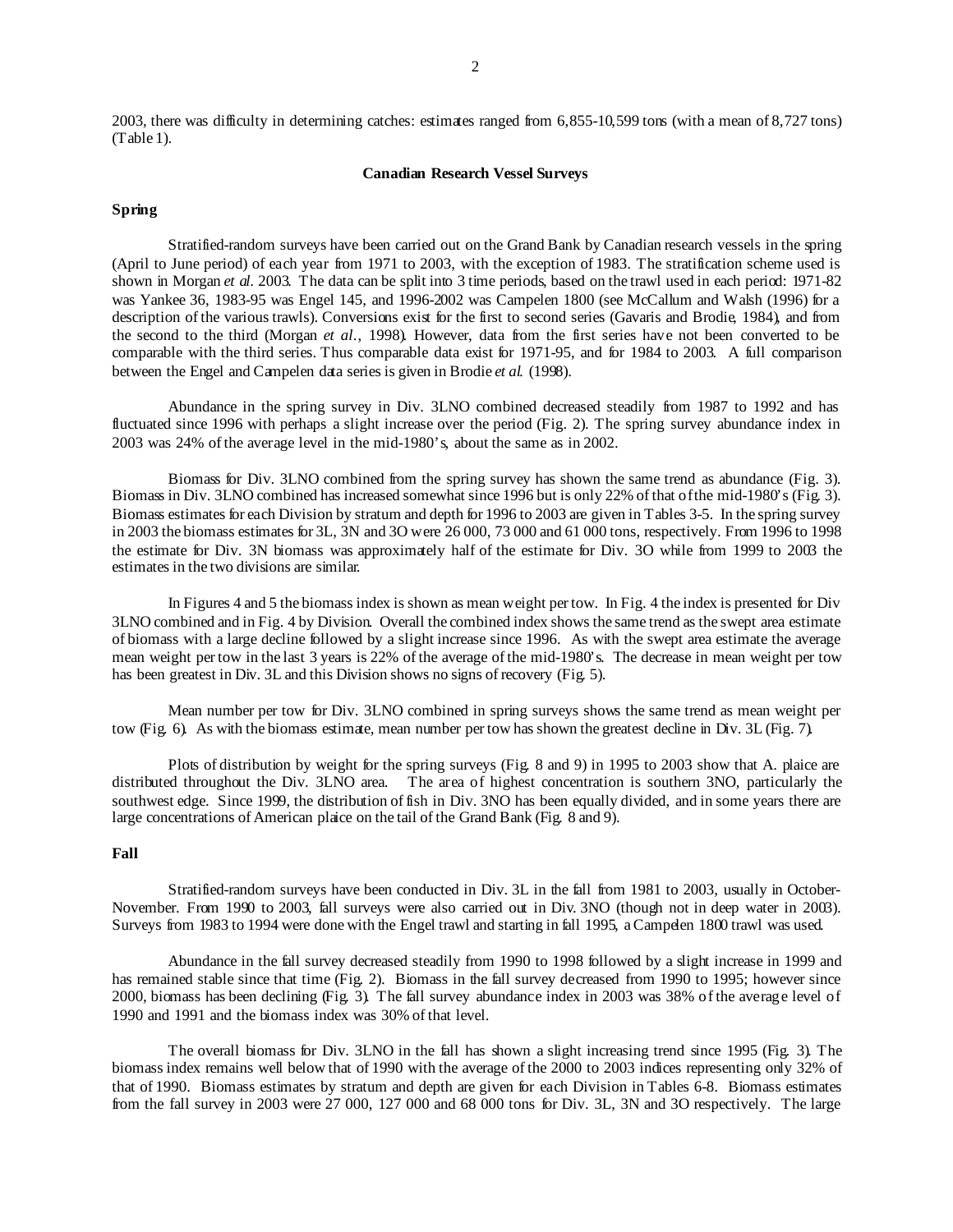biomass estimates in Div. 3N in 2000 and 2003 are heavily influenced by a single large set in stratum 360. Biomass in Div. 3L has been fairly stable since 1995, but declined in 2000, and again in 2003. During 1995 to 1997, Div. 3N constituted on average 40% of the Div. 3NO total while from 2000 to 2003 it averaged about 70% of the Div. 3NO total.

 The biomass index expressed as mean weight per tow for Div. 3LNO combined (Fig. 4) shows the same overall trend as swept area estimates of biomass. Mean weight per tow has shown the largest decline in Div. 3L and has been increasing since 1997 in Div. 3N (Fig. 10).

 Mean numbers per tow show the same patterns (Fig. 6 and 11). The largest decline was once again in Div. 3L (Fig. 11).

Plots of distribution by weight (Fig. 12 and 13) for the fall surveys in 1995 to 2003 show that A. plaice are distributed throughout the Div. 3LNO area. However the area of highest concentration is southern 3NO, particularly the southern edge of Div. 3O and on the tail of the bank in 3N; the fall survey is similar to the spring survey in recent years.

### **Comparison of Spring and Fall Surveys**

 Both spring and fall surveys have shown similar trends in biomass and abundance over the 1990 to 2003 period (Fig. 2 and 3) as well as mean weight (Figs. 4, 5 and 10) and mean number per tow (Fig. 6, 7 and 11). Both surveys have shown the largest decline in Div. 3L. Distribution is also similar between the two surveys, with the majority of the fish being distributed in southern Div. 3NO.

# **EU-Spain Research Surveys**

 Surveys have been conducted annually from 1995 to 2003 by EU-Spain in the Regulatory Area in Div. 3NO to a maximum depth of 1,462 m (since 1998). Both the biomass and abundance indices from this survey peaked in 2000 and fluctuated since then, decreasing slightly (González Troncoso *et al.* 2004).

## **Projections**

 A deterministic projection was carried out, using the estimate of catch for 2003 (8,727 tons) and the same projection inputs of M, weights at age and PR from the 2003 assessment (Morgan *et al.*, 2003), along with population numbers estimated at the beginning of 2003. These are used to determine the effect of the 2003 catch on F and SSB during the year.

 The F used in the 2003 assessment was 0.26, an average of the previous 3 years on age 13. At this level of F, the stock was projected not to recover to a  $B_{lim}$  of 50,000 tons. In this projection, F is estimated at 0.531, more than double the previous value. In addition, the SSB is projected to decrease from 20,000 tons-15,000 tons in one year.

### **Stock Status**

 There has been little change in the abundance or biomass of the stock from 2002 to 2003. Both spring and fall survey indices are only a fraction of their level at the beginning of the time series. The stock remains at a low level compared to historic values. The substantial increase in catch in 2003 is cause for concern and the stock will not recover at the projected level of F.

#### **References**

Brodie, W.B., W.R. Bowering, D. Orr, D. Maddock Parsons, and M.J. Morgan. 1998. An assessment update for American plaice in NAFO Div. 3LNO. NAFO SCR Doc. 98/69, Ser. No. 3061, 30p.

Gavaris, S. and W.B. Brodie. 1984. Results of comparative fishing between the *A.T. Cameron* and the *Wilfred Templeman* during July-August 1983. CAFSAC Res. Doc. 84/41, 16p.

González Troncoso, D., C. González and X. Paz. 2004. American plaice biomass and abundance from the surveys conducted by Spain in the NAFO Regulatory Area of Divisions 3NO, 1995-2003. NAFO SCR Doc. 04/9.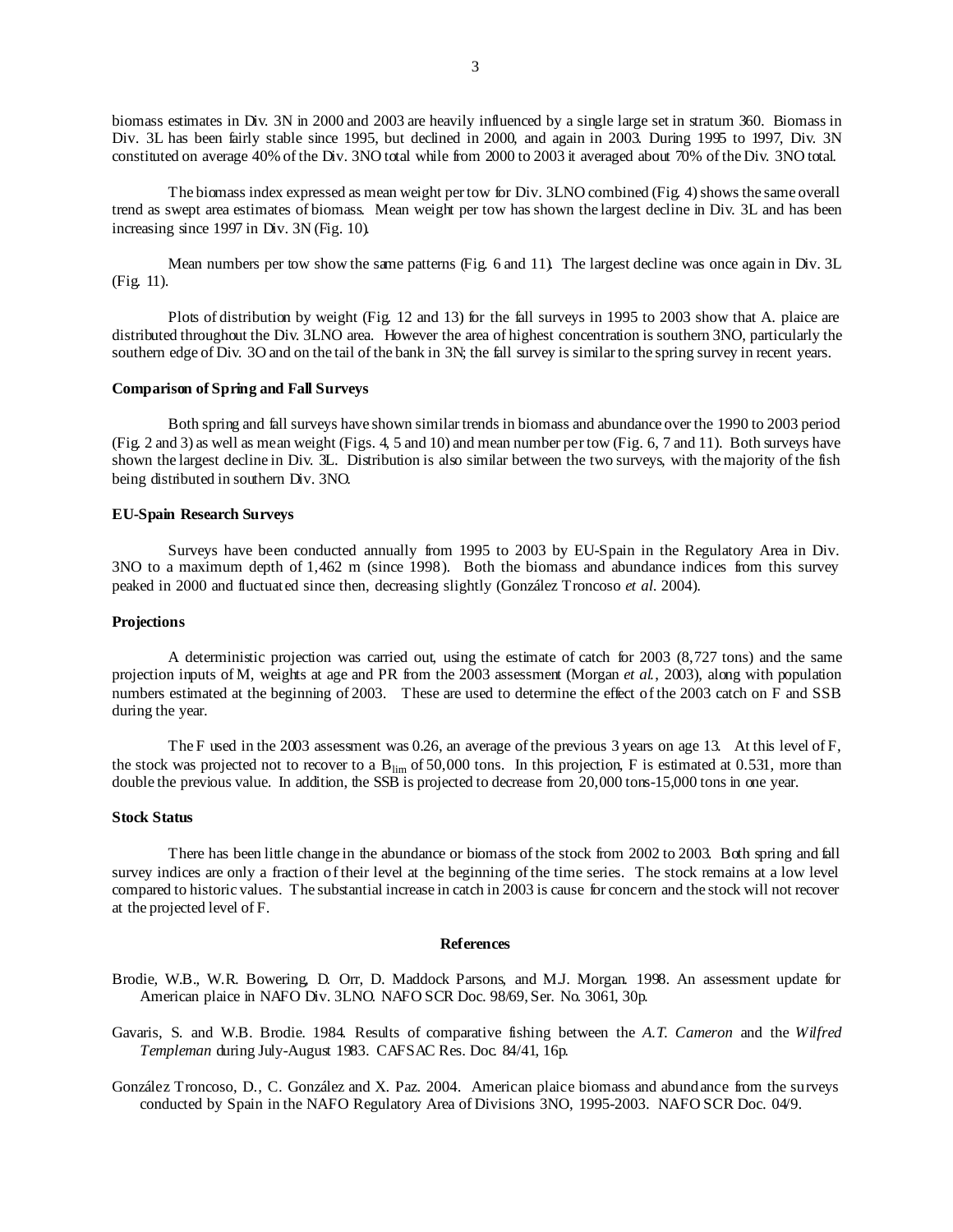- McCallum, B.R. and S.J. Walsh. 1996. Groundfish survey trawls used at the Northwest Atlantic Fisheries Centre, 1971-present. NAFO SCR Doc. 96/50, Ser No. N2726, 18p.
- Morgan, M. J., W. B. Brodie, D. Maddock Parsons and B. P. Healey. 2003. An assessment of American plaice in NAFO Divisions 3LNO. NAFO SCR Doc. 03/56.
- Morgan, M.J., W.B. Brodie, W.R. Bowering, D. Maddock Parsons, and D.C. Orr. 1998. Results of data conversions for American plaice in Div. 3LNO from comparative fishing trials between the Engel otter trawl and the Campelen 1800 shrimp trawl. NAFO SCR Doc. 98/70, Ser. No. N3062, 10p.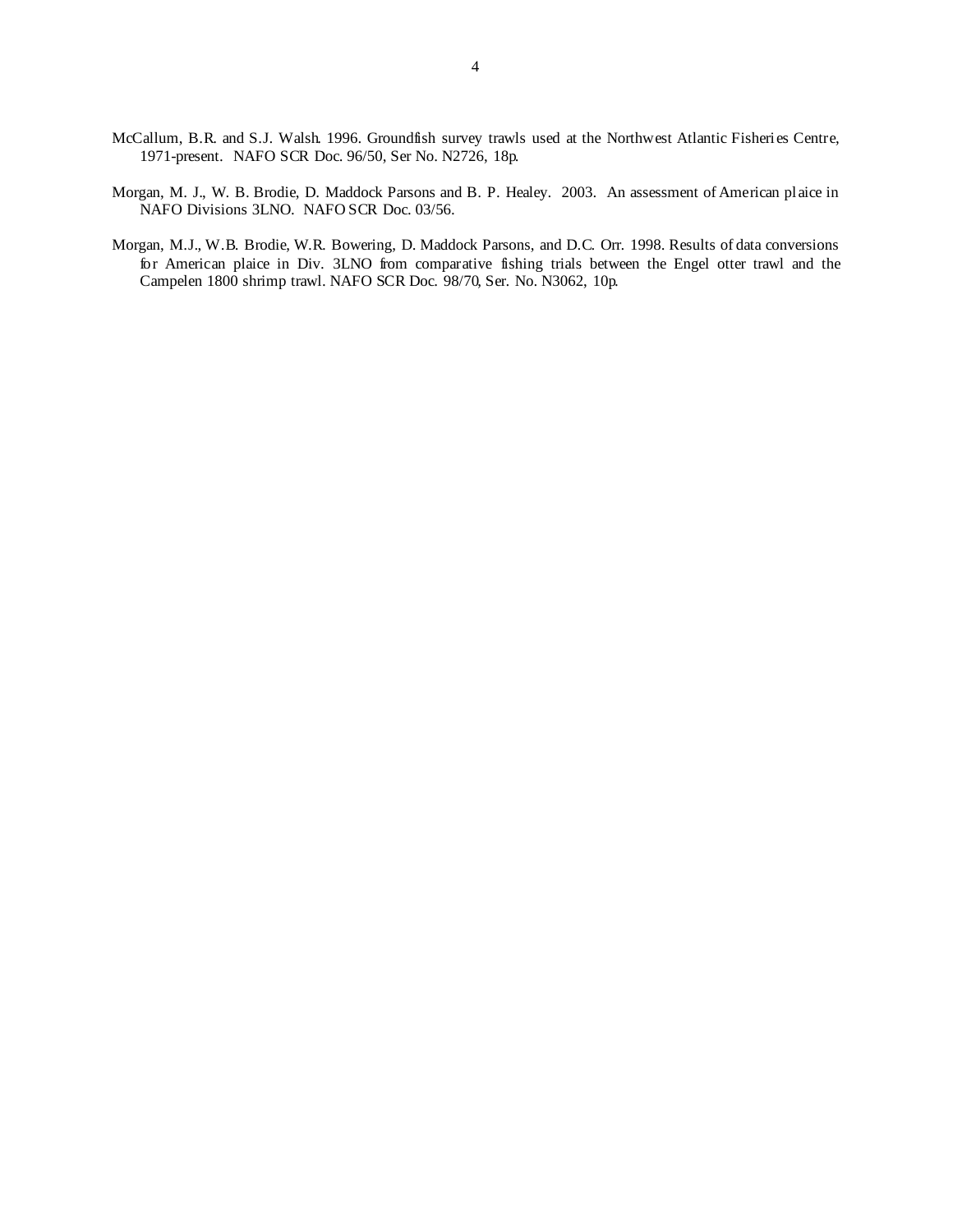| Country           |        |                      |                |                          |        |        |                      |                |  |  |  |
|-------------------|--------|----------------------|----------------|--------------------------|--------|--------|----------------------|----------------|--|--|--|
| Year              | Canada | USSR/Russia EU-Spain |                | EU-Portugal              | Othe r | Total  | STACFIS <sup>a</sup> | <b>TAC</b>     |  |  |  |
| 1960              | 21,353 |                      |                |                          | 20     | 21,373 |                      |                |  |  |  |
| 1961              | 14,897 |                      |                |                          | 1,476  | 16,373 |                      |                |  |  |  |
| 1962              | 15,210 |                      |                |                          | 982    | 16,192 |                      |                |  |  |  |
| 1963              | 24,591 | 466                  |                |                          | 662    | 25,719 |                      |                |  |  |  |
| 1964              | 35,474 | 680                  |                |                          | 2,413  | 38,567 |                      |                |  |  |  |
| 1965              | 45,365 | 4,544                |                |                          | 3,352  | 53,261 |                      |                |  |  |  |
| 1966              | 51,225 | 11,484               |                |                          | 2,302  | 65,011 |                      |                |  |  |  |
| 1967              | 54,190 | 35,139               |                | $\overline{a}$           | 5,084  | 94,413 |                      |                |  |  |  |
| 1968              | 48,674 | 23,751               |                |                          | 742    | 73,167 |                      |                |  |  |  |
| 1969              | 64,815 | 14,493               |                |                          | 129    | 79,437 |                      |                |  |  |  |
| 1970              | 54,929 | 10,232               |                |                          | 1,492  | 66,653 |                      |                |  |  |  |
| 1971              | 49,394 | 17,173               | 438            |                          | 883    | 67,888 |                      |                |  |  |  |
| 1972              | 41,605 | 14,164               | 5              | 250                      | 3,337  | 59,361 |                      |                |  |  |  |
| 1973              | 38,586 | 12,516               | $\overline{a}$ |                          | 1,741  | 52,843 |                      | 60,000         |  |  |  |
| 1974              | 35,101 | 10,074               |                | $\overline{a}$           | 1,122  | 46,297 |                      | 60,000         |  |  |  |
| 1975              | 34,015 | 7,682                |                | 429                      | 1,095  | 43,221 |                      | 60,000         |  |  |  |
| 1976              | 47,806 | 3,280                | 38             | 390                      | 310    | 51,824 |                      | 47,000         |  |  |  |
| 1977              | 42,579 | 1,023                | 234            | 41                       | 104    | 43,981 |                      | 47,000         |  |  |  |
| 1978              | 48,634 | 1,048                | 56             | $\overline{\phantom{a}}$ | 283    | 50,021 |                      | 47,000         |  |  |  |
| 1979              | 47,131 | 1,190                | 92             | 33                       | 122    | 48,568 |                      | 47,000         |  |  |  |
| 1980              | 48,296 | 336                  | 249            | 16                       | 189    | 49,086 |                      | 47,000         |  |  |  |
| 1981              | 48,177 | 847                  | 861            | 34                       | 239    | 50,158 |                      | 55,000         |  |  |  |
| 1982              | 49,620 | 67                   | 422            | 47                       | 181    | 50,337 |                      | 55,000         |  |  |  |
| 1983              | 35,907 | 170                  | 1,599          |                          | 44     | 37,720 |                      | 55,000         |  |  |  |
| 1984              | 33,756 | 360                  | 1,697          | 34                       | 181    | 36,028 |                      | 55,000         |  |  |  |
| 1985              | 40,024 | 81                   | 5,498          | 27                       | 2,388  | 48,018 | 54,212               | 49,000         |  |  |  |
| 1986              | 33,409 | 188                  | 11,882         | 9,240                    | 2,730  | 57,449 | 64,570               | 55,000         |  |  |  |
| 1987              | 33,967 | 47                   | 14,476         | 2,516                    | 2,451  | 53,457 | 55,012               | 48,000         |  |  |  |
| 1988              | 26,832 | 159                  | 8,956          | 872                      | 2,106  | 38,925 | 40,835               | $33,585^\circ$ |  |  |  |
| 1989              | 27,901 | 6                    | 10,909         | 583                      | 1,807  | 41,206 | 43,369               | 30,300         |  |  |  |
| 1990              | 22,600 | 17                   | 294            | 356                      | 739    | 24,006 | 32,501               | 24,900         |  |  |  |
| 1991              | 22,510 | 60                   | 786            | 187                      | 1,960  | 25,503 | 34,681               | 25,800         |  |  |  |
| 1992              | 9,663  | 50                   | 412            | 139                      | 606    | 10,870 | 13,350               | 25,800         |  |  |  |
| 1993 <sup>b</sup> | 7,454  | 8                    | 199            | 92                       | 163    | 7,916  | 17,122               | 10,500         |  |  |  |
| 1994              | 73     |                      | 391            | 95                       | 1      | 560    | 7,378                | $4,800^d$      |  |  |  |
| 1995              | 67     |                      | 429            | 52                       | 0      | 548    | 637                  | 0              |  |  |  |
| 1996              | 49     |                      | 555            | 260                      | 11     | 875    | 913                  | 0              |  |  |  |
| 1997              | 75     |                      | 946            | 337                      | 7      | 1,365  | 1,401                | $\mathbf 0$    |  |  |  |
| 1998              | 227    |                      | 993            | 314                      | 26     | 1,560  | 1,618                | $\mathbf 0$    |  |  |  |
| 1999              | 323    | 147                  | 1,243          | 700                      | 23     | 2,436  | 2,565                | 0              |  |  |  |
| 2000 <sup>e</sup> | 623    | 311                  | 1,271          | 373                      | 22     | 2,600  | 5,176                | 0              |  |  |  |
| 2001              | 1,618  | 243                  | 659            | 471                      | 7      | 2,998  | 5,739                | 0              |  |  |  |
| 2002              | 1,343  | 414                  | 705            | 559                      | 96     | 3,117  | 4,870                | $\mathbf 0$    |  |  |  |
| $2003^e$          | 1,607  | 346                  | 850            | 873                      | 146    | 3,822  | 8,727                | $\mathbf 0$    |  |  |  |
|                   |        |                      |                |                          |        |        |                      |                |  |  |  |

Table 1. Nominal catches (t) of American plaice for NAFO Divisions 3LNO, 1960-2003 and TACs from 1973 to 2003.

Values for countries back to 2000 are provisional.<br><sup>a</sup>May include some catch estimated from surveillance reports or miscellaneous information. See text for details.<br><sup>b</sup> Catch may have been as high as 19,400.

<sup>c</sup> Effective TAC.

d No directed fishing. e STACFIS unable to determine precise estimates because of discrepancies between various sources. See text for range of values for 2003.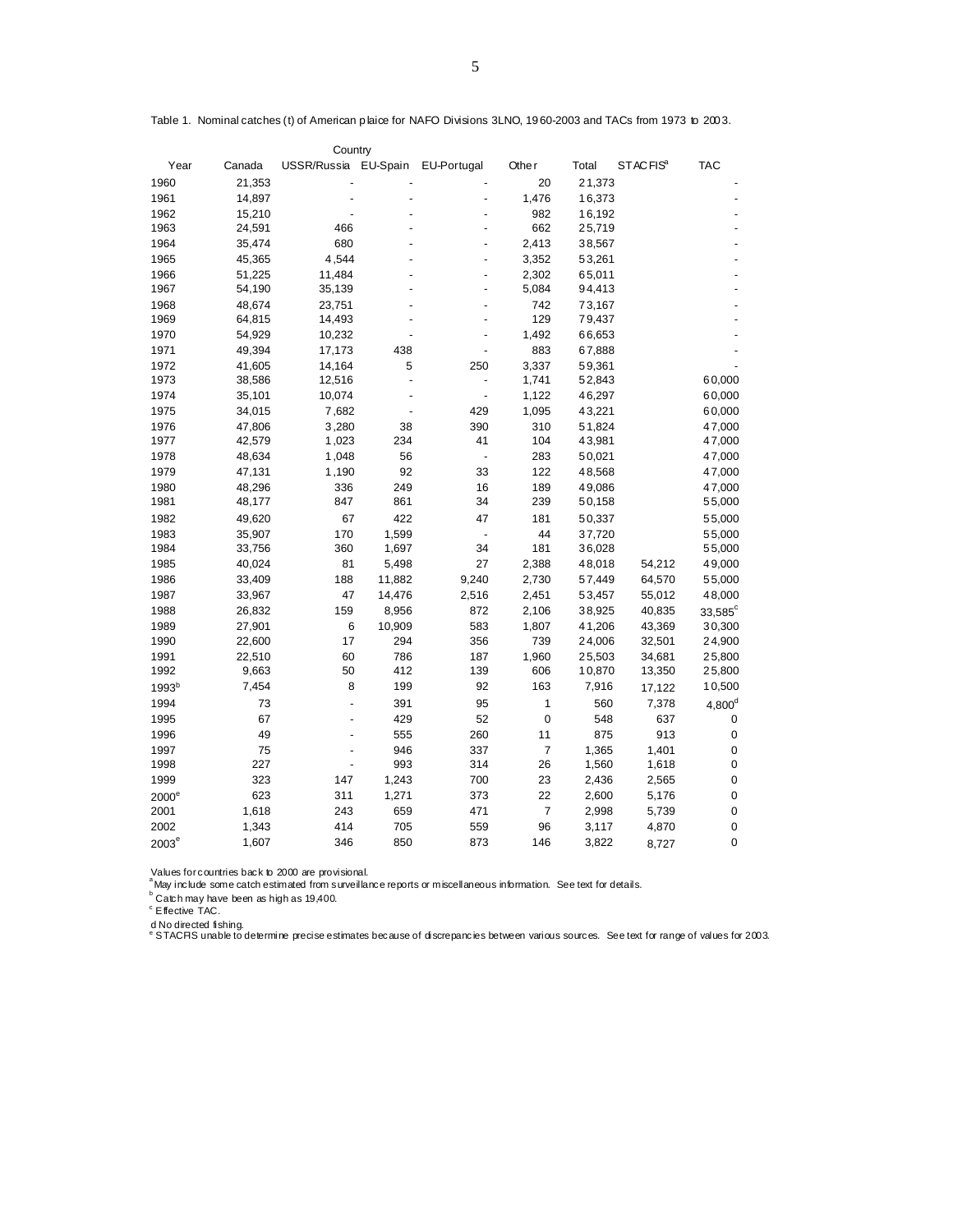|                |                |                                                      |                                                      |                          | <b>B</b> iomass        |                                                      |                                |                                         |                                  |
|----------------|----------------|------------------------------------------------------|------------------------------------------------------|--------------------------|------------------------|------------------------------------------------------|--------------------------------|-----------------------------------------|----------------------------------|
| Depth<br>30-56 | Stratum<br>784 | 1996                                                 | 1997<br>٠                                            | 1998<br>0.2              | 1999<br>$\ddot{}$      | 2000                                                 | 2001<br>$\ddot{}$              | 2002<br>0.0                             | 2003                             |
|                | $T \alpha a$   | $\frac{1}{2}$                                        | $\overline{\phantom{a}}$                             | 0.2                      | $\ddot{}$              | ٠                                                    | $\ddot{}$                      | 0.0                                     |                                  |
| 57-92          | 350            | 0.6                                                  | 0.3                                                  | 0.3                      | 6.1                    | 1.8                                                  | 0.4                            | 0.2                                     | 0.7                              |
|                | 363<br>371     | 23<br>0.9                                            | 0.8<br>0.2                                           | 0.0<br>0.1               | 3.2<br>2.4             | 6.2<br>0.9                                           | 0.6<br>0.1                     | 0.1<br>$\begin{array}{c} + \end{array}$ | 3.4<br>0.2                       |
|                | 372            | 1, 4                                                 | 0.8                                                  | $1.3$                    | 2.7                    | 3.7                                                  | $1.2$                          | 0.3                                     | 22                               |
|                | 384<br>785     | 0.7                                                  | 0.9                                                  | 0.2<br>0.2               | 0.8<br>0.5             | 1.2<br>$\overline{\phantom{a}}$                      | 0.3<br>0.7                     | 0.4<br>$\ddot{}$                        | 0.3                              |
|                | Total          | 5.9                                                  | 3.0                                                  | 2.1                      | 15.7                   | 138                                                  | 3.3                            | 1.0                                     | 6.9                              |
| 93-183         | 328<br>341     | 0.5                                                  | 0.5                                                  | 0.1<br>0.7               | 2.4                    | 0.9                                                  | 1.3<br>1.5                     | 0.5                                     | 0.2                              |
|                | 342            | 1.8<br>0.1                                           | 0.5<br>0.1                                           | 0.4                      | 4.5<br>0.4             | 0.8<br>0.2                                           | 0.1                            | 0.2<br>$\ddot{}$                        | 0.6<br>0.1                       |
|                | 343<br>348     | 0.3<br>1.4                                           | 0.0<br>0.8                                           | $\bf{+}$<br>1.2          | 0.6<br>2.8             | 0.2<br>1.5                                           | $\ddot{}$<br>0.4               | $\begin{array}{c} + \end{array}$<br>0.3 | 0.1<br>0.4                       |
|                | 349            | 0.8                                                  | 0.3                                                  | 0.2                      | 4.4                    | 1.3                                                  | 0.5                            | 0.3                                     | 0.6                              |
|                | 364<br>365     | 2<br>1.1                                             | 1.0<br>0.5                                           | 0.9<br>0.9               | 5.6<br>1.4             | 1.3<br>1.2                                           | 1.5<br>0.3                     | 1.2<br>0.6                              | 0.7<br>0.6                       |
|                | 370            | 1.3                                                  | 0.6                                                  | 1.6                      | 2.4                    | 1.9                                                  | 0.9                            | 0.6                                     | 0.5                              |
|                | 385<br>390     | 5.6<br>0.6                                           | 0.9<br>0.4                                           | 0.5<br>0.5               | 2.5<br>0.3             | 1.9<br>0.3                                           | 1.4<br>0.4                     | 0.7<br>1.0                              | 0.4<br>0.3                       |
|                | 786            | ٠                                                    | ٠                                                    | 0.3                      | 0.5                    | ٠                                                    | 0.4                            | ٠                                       |                                  |
|                | 787<br>788     | ÷<br>÷                                               | $\overline{\phantom{a}}$<br>$\overline{\phantom{a}}$ | 0.5<br>٠                 | 0.8<br>0.3             | ÷,<br>$\overline{a}$                                 | 0.1<br>٠                       | ÷,<br>$\overline{\phantom{a}}$          | ÷<br>٠                           |
|                | 790            | $\overline{\phantom{a}}$                             | $\blacksquare$                                       | $\overline{\phantom{a}}$ | $\ddot{}$              | ÷,                                                   | ÷                              | ÷,                                      | -                                |
|                | 793<br>794     | $\overline{\phantom{a}}$<br>$\overline{\phantom{a}}$ | $\blacksquare$<br>$\blacksquare$                     | $\overline{\phantom{a}}$ | $\ddot{}$              | ÷,<br>÷,                                             | ÷,<br>÷,                       | ÷,                                      | ÷,                               |
|                | 797            | $\overline{\phantom{a}}$                             | $\blacksquare$                                       | $\overline{a}$           | $\ddot{}$<br>$\ddot{}$ | $\blacksquare$                                       |                                | ÷,<br>$\overline{\phantom{a}}$          | $\ddot{}$<br>$\ddot{}$           |
|                | 799            | ÷,                                                   | $\overline{a}$                                       | ٠                        |                        | $\overline{a}$                                       |                                | ÷,                                      | $\frac{1}{2}$                    |
|                | $T \alpha a$   | 15.5                                                 | 5.5                                                  | 7.8                      | 28.9                   | 11.5                                                 | 8.8                            | 5.4                                     | 4.5                              |
| 184-274        | 344<br>347     | $\mathbf{1}$<br>0.6                                  | 0.3<br>0.2                                           | 0.8<br>0.6               | 1.8<br>0.6             | 0.5<br>0.2                                           | 0.3<br>0.4                     | 0.2<br>0.1                              | 0.3<br>0.5                       |
|                | 366            | 0.4                                                  | 0.3                                                  | 0.3                      | 0.5                    | 0.7                                                  | 0.7                            | 0.9                                     | 0.6                              |
|                | 369<br>386     | 0.3<br>0.5                                           | 0.2<br>0.2                                           | 0.2<br>0.4               | 1.2<br>1.4             | 0.7<br>1.7                                           | 0.9<br>0.4                     | 0.8<br>0.5                              | 0.4<br>0.4                       |
|                | 389            | 0.4                                                  | 0.2                                                  | 0.4                      | 0.6                    | 0.8                                                  | 0.8                            | 0.3                                     | 0.4                              |
|                | 391<br>789     | 0.3<br>٠                                             | 0.1<br>$\overline{a}$                                | 0.2<br>٠                 | 0.1<br>0.5             | $\ddot{}$<br>ä,                                      | 0.2<br>$\overline{a}$          | 0.2<br>$\overline{a}$                   | 0.2<br>$\ddot{}$                 |
|                | 791*           | ÷,                                                   | $\overline{\phantom{a}}$                             | ÷,                       | 0.3                    | $\overline{\phantom{a}}$                             | ÷,                             | ÷                                       | $\overline{a}$                   |
|                | 795<br>798     | ÷<br>$\overline{\phantom{a}}$                        | $\overline{\phantom{a}}$<br>$\overline{\phantom{a}}$ | ÷<br>÷                   | 0.1<br>0.1             | $\overline{\phantom{a}}$<br>$\overline{\phantom{a}}$ | ÷,<br>$\overline{\phantom{a}}$ | ÷,<br>$\overline{\phantom{a}}$          | ä,<br>$\ddot{}$                  |
|                | Total          | 35                                                   | 1.5                                                  | 2.9                      | 7.2                    | 4.6                                                  | 3.7                            | 3.0                                     | 28                               |
| 275-366        | 345            | 0.5                                                  | 0.2                                                  | 0.3                      | 1.5                    | 0.5                                                  | 0.7                            | 0.7                                     | 0.2                              |
|                | 346<br>368     | 0.4<br>0.3                                           | 0.3<br>0.0                                           | 0.2<br>0.1               | 0.2<br>0.3             | 0.5<br>0.4                                           | 0.1<br>0.2                     | 0.8<br>0.2                              | 0.8<br>0.2                       |
|                | 387            | 0.6                                                  | 0.6                                                  | 0.8                      | 0.4                    | 1.6                                                  | 0.8                            | 0.1                                     | 0.4                              |
|                | 388<br>392     | 0.6<br>0.5                                           | 0.2<br>0.1                                           | 0.2<br>0.4               | 0.8<br>0.2             | 0.3<br>0.1                                           | 0.4<br>0.1                     | 0.1<br>0.3                              | 0.1<br>0.1                       |
|                | 792<br>796     | ۰<br>÷                                               | ٠<br>٠                                               | ٠<br>÷,                  | $\ddot{}$<br>0.1       | ۰<br>$\overline{\phantom{a}}$                        | 0.1<br>٠                       | ÷<br>$\overline{\phantom{a}}$           | 0.1<br>0.1                       |
|                | 800            | ۰                                                    | $\overline{\phantom{a}}$                             | ÷,                       | 0.2                    | $\overline{\phantom{a}}$                             | $\overline{\phantom{a}}$       | $\overline{\phantom{a}}$                | ٠                                |
|                | Total          | 29                                                   | 1.4                                                  | 2.0                      | 3.7                    | 3.4                                                  | 2.4                            | 2.2                                     | 1.8                              |
| 367-549        | 729<br>731     | 0.2<br>0.5                                           | 0.6<br>0.1                                           | 2.2<br>$\bf{+}$          | 0.1<br>0.1             | 1.3<br>1.2                                           | 1.1<br>0.3                     | 1.3<br>0.2                              | 1.2<br>0.1                       |
|                | 733<br>735     | 0.7<br>1.4                                           | 0.0<br>1.6                                           | 0.3<br>1.2               | 1<br>0.6               | 0.1<br>1.2                                           | 2.3<br>2.1                     | 0.5<br>1.2                              | 21<br>4.9                        |
|                | Total          | 28                                                   | 2.4                                                  | 3.7                      | 1.8                    | 3.8                                                  | 5.8                            | $3.2\,$                                 | 8.3                              |
| 550-731        | 730            | ÷                                                    | 0.0                                                  | 0.2                      | $\ddot{}$              | 0.1                                                  | 0.1                            | 0.3                                     | $\ddot{}$                        |
|                | 732<br>734     | $\ddot{}$                                            | 0.0<br>0.0                                           | $0.0\,$<br>0.1           | $\ddot{}$<br>0         | 0.3<br>0                                             | 3.4<br>0.1                     | 0.6<br>0.9                              | 0.6<br>0.5                       |
|                | 736            | $\ddot{}$                                            | 0.1                                                  | 0.0                      | $\ddot{}$              | $\ddot{}$                                            | $\ddot{}$                      | 0.5                                     | 0.1                              |
|                | lotal          | 0.1                                                  | 0.1                                                  | 0.3                      | $\ddot{}$              | 0.4                                                  | 3.6                            | 2.3                                     | 1.2                              |
| 732-914        | 737<br>741     |                                                      |                                                      |                          |                        | ٠<br>$\frac{1}{2}$                                   | $\overline{\phantom{a}}$       | $\overline{a}$<br>٠                     | ٠<br>$\overline{\phantom{a}}$    |
|                | 745<br>748     |                                                      |                                                      |                          |                        |                                                      |                                |                                         |                                  |
|                | lotal          |                                                      |                                                      |                          |                        | J.                                                   |                                |                                         | $\tilde{\phantom{a}}$            |
| $915 - 1097$   | 738            |                                                      |                                                      |                          |                        |                                                      |                                | ä,                                      | $\overline{\phantom{a}}$         |
|                | 742            | ä,                                                   |                                                      |                          |                        |                                                      | ä,                             | ä,                                      | $\blacksquare$                   |
|                | 746<br>749     | ä,                                                   |                                                      |                          |                        | ä,<br>ä,                                             | ä,                             | ä,<br>ä,                                | $\blacksquare$<br>$\overline{a}$ |
|                | Total          |                                                      |                                                      |                          |                        | -                                                    | -                              |                                         | ٠                                |
| 1098-1280      | 739            |                                                      |                                                      |                          |                        |                                                      |                                |                                         |                                  |
|                | 743<br>747     |                                                      |                                                      |                          |                        |                                                      |                                |                                         |                                  |
|                | 750            |                                                      |                                                      |                          |                        |                                                      |                                |                                         |                                  |
|                | lotal          |                                                      |                                                      |                          |                        | ä,                                                   |                                |                                         |                                  |
| 1281-1463      | 740            |                                                      |                                                      |                          |                        |                                                      |                                |                                         |                                  |
|                | 744<br>751     |                                                      |                                                      |                          |                        |                                                      |                                |                                         |                                  |
|                | lotal          | $\overline{\phantom{a}}$                             | ä,                                                   | ٠                        | ä,                     | ÷,                                                   |                                |                                         |                                  |
| Grand Total    |                | 30.7                                                 | 13.8                                                 | 19.0                     | 57.3                   | 37.5                                                 | 27.6                           | 17.1                                    | 25.4                             |
|                |                |                                                      |                                                      |                          |                        |                                                      |                                |                                         |                                  |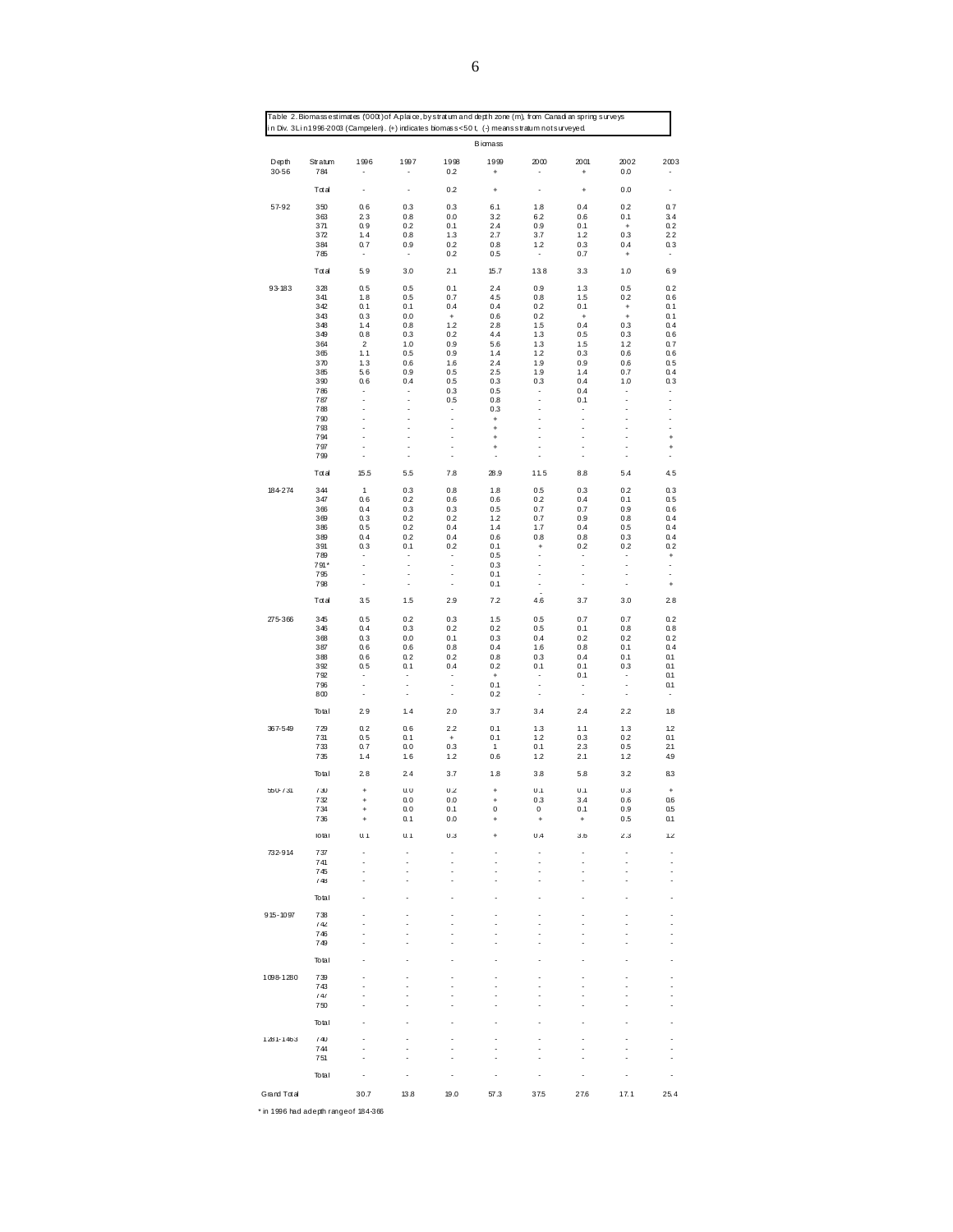| surveys in Div. 3N in 1996-2003 (Campelen). (+) indicates biomass <50 t, (-) means stratum not<br><b>Biomass</b><br>Depth<br>Stratum<br>1996<br>1997<br>1998<br>1999<br>2000<br>2001<br>2002<br>2003<br>375<br>2.9<br>1.1<br>1.8<br>5.1<br>2.1<br>3.9<br>$\leq 56$<br>2.2<br>2.1<br>376<br>2.0<br>3.2<br>5.1<br>9.3<br>8.6<br>9.6<br>0.8<br>1.8<br>5.0<br>Total<br>3.7<br>4.0<br>3.1<br>10.2<br>11.4<br>12.5<br>11.8<br>57-92<br>360<br>8.8<br>7.9<br>27.4<br>22.8<br>50.3<br>28.0<br>29.6<br>8.6<br>9.0<br>361<br>3.8<br>1.9<br>2.0<br>5.5<br>4.2<br>6.0<br>9.3<br>362<br>5.5<br>4.0<br>4.6<br>6.6<br>7.0<br>2.7<br>2.8<br>4.7<br>0.9<br>8.3<br>3.2<br>0.4<br>373<br>1.6<br>0.5<br>2.5<br>2.7<br>374<br>1.1<br>0.4<br>0.3<br>1.7<br>0.9<br>1.0<br>0.6<br>3.2<br>383<br>0.5<br>0.1<br>1.0<br>0.2<br>0.1<br>$\ddot{}$<br>$\begin{array}{c} + \end{array}$<br>0.3<br>Total<br>18.6<br>17.0<br>48.5<br>37.9<br>69.9<br>37.7<br>49.7<br>15.1<br>93-183<br>359<br>1.1<br>1.1<br>1.6<br>3.3<br>5.1<br>5.1<br>0.6<br>7.0<br>377<br>0.2<br>0.1<br>0.2<br>0.9<br>0.1<br>$\ddot{}$<br>$\ddot{}$<br>0.2<br>382<br>0.1<br>0.1<br>0.7<br>0.2<br>0.4<br>0.1<br>0.1<br>0.1<br>1.4<br>1.3<br>2.3<br>3.7<br>5.5<br>6.1<br>0.8<br>7.3<br>Total<br>184-274<br>358<br>0.1<br>0.1<br>1.4<br>0.3<br>0.6<br>0.5<br>0.1<br>0.3<br>378<br>0.2<br>$0.2\,$<br>0.1<br>0.1<br>0.9<br>0.1<br>0.5<br>$\ddot{}$<br>0.1<br>0.1<br>381<br>0.2<br>0.1<br>0.3<br>0.1<br>0.1<br>0.2<br>0.7<br>Total<br>0.5<br>0.4<br>1.7<br>1.4<br>0.7<br>0.3<br>1.0<br>0.1<br>275-366<br>357<br>0.1<br>0.1<br>0.1<br>0.1<br>0.1<br>0.1<br>$\ddot{}$<br>0.1<br>0.1<br>0.1<br>0.1<br>379<br>0.1<br>0.1<br>0.3<br>$\ddot{}$<br>$0.2\,$<br>380<br>0.2<br>0.8<br>0.1<br>0.1<br>$\ddot{}$<br>0.4<br>$\ddot{}$<br>Total<br>0.3<br>1.0<br>0.3<br>0.3<br>0.2<br>0.3<br>0.2<br>0.9<br>0.1<br>367-549<br>723<br>0.2<br>0.4<br>0.3<br>0.0<br>0.3<br>1.1<br>$\ddot{}$<br>725<br>0.5<br>0.2<br>0.4<br>0.1<br>0.1<br>0.3<br>$\ddot{}$<br>$\ddot{}$<br>$2.5\,$<br>0.1<br>727<br>2.2<br>2.0<br>0.5<br>0.4<br>$1.2$<br>0.5<br>Total<br>0.8<br>3.1<br>2.5<br>0.4<br>1.6<br>2.7<br>0.4<br>1.8<br>550-731<br>724<br>0.2<br>0.5<br>0.2<br>0.1<br>0.1<br>0.5<br>0.1<br>$\begin{array}{c} + \end{array}$<br>726<br>0.1<br>0.1<br>$\ddot{}$<br>$\ddot{}$<br>$\begin{array}{c} + \end{array}$<br>$\ddot{}$<br>$\ddot{}$<br>$\ddot{}$<br>728<br>0.5<br>0.3<br>0.2<br>0.5<br>1.0<br>0.4<br>0.1<br>$\overline{\phantom{a}}$<br>Total<br>0.7<br>0.5<br>0.2<br>0.7<br>1.1<br>0.9<br>0.5<br>0.3<br>752<br>732-914<br>756<br>$\overline{a}$<br>÷,<br>$\overline{a}$<br>$\overline{a}$<br>$\overline{a}$<br>$\overline{\phantom{a}}$<br>$\overline{\phantom{a}}$<br>$\blacksquare$<br>760<br>Total<br>753<br>915-1097<br>757<br>761<br>Total<br>754<br>1098-1280<br>758<br>Total<br>755<br>1281-1463<br>759<br>Total<br><b>Grand Total</b><br>26.0<br>27.4<br>25.5<br>59.5<br>56.8<br>92.1<br>52.8<br>72.7 |  | Table 3. Biomass estimates ('000t) of A.plaice, by stratum and depth zone (m), from Canadian spring |  |  |  |
|----------------------------------------------------------------------------------------------------------------------------------------------------------------------------------------------------------------------------------------------------------------------------------------------------------------------------------------------------------------------------------------------------------------------------------------------------------------------------------------------------------------------------------------------------------------------------------------------------------------------------------------------------------------------------------------------------------------------------------------------------------------------------------------------------------------------------------------------------------------------------------------------------------------------------------------------------------------------------------------------------------------------------------------------------------------------------------------------------------------------------------------------------------------------------------------------------------------------------------------------------------------------------------------------------------------------------------------------------------------------------------------------------------------------------------------------------------------------------------------------------------------------------------------------------------------------------------------------------------------------------------------------------------------------------------------------------------------------------------------------------------------------------------------------------------------------------------------------------------------------------------------------------------------------------------------------------------------------------------------------------------------------------------------------------------------------------------------------------------------------------------------------------------------------------------------------------------------------------------------------------------------------------------------------------------------------------------------------------------------------------------------------------------------------------------------------------------------------------------------------------------------------------------------------------------------------------------------------------------------------------------------------------------------------------------------------------------------------------------------------------------------------------------------------------------------------------------------------------------------------------------------------------------------------|--|-----------------------------------------------------------------------------------------------------|--|--|--|
|                                                                                                                                                                                                                                                                                                                                                                                                                                                                                                                                                                                                                                                                                                                                                                                                                                                                                                                                                                                                                                                                                                                                                                                                                                                                                                                                                                                                                                                                                                                                                                                                                                                                                                                                                                                                                                                                                                                                                                                                                                                                                                                                                                                                                                                                                                                                                                                                                                                                                                                                                                                                                                                                                                                                                                                                                                                                                                                      |  |                                                                                                     |  |  |  |
|                                                                                                                                                                                                                                                                                                                                                                                                                                                                                                                                                                                                                                                                                                                                                                                                                                                                                                                                                                                                                                                                                                                                                                                                                                                                                                                                                                                                                                                                                                                                                                                                                                                                                                                                                                                                                                                                                                                                                                                                                                                                                                                                                                                                                                                                                                                                                                                                                                                                                                                                                                                                                                                                                                                                                                                                                                                                                                                      |  |                                                                                                     |  |  |  |
|                                                                                                                                                                                                                                                                                                                                                                                                                                                                                                                                                                                                                                                                                                                                                                                                                                                                                                                                                                                                                                                                                                                                                                                                                                                                                                                                                                                                                                                                                                                                                                                                                                                                                                                                                                                                                                                                                                                                                                                                                                                                                                                                                                                                                                                                                                                                                                                                                                                                                                                                                                                                                                                                                                                                                                                                                                                                                                                      |  |                                                                                                     |  |  |  |
|                                                                                                                                                                                                                                                                                                                                                                                                                                                                                                                                                                                                                                                                                                                                                                                                                                                                                                                                                                                                                                                                                                                                                                                                                                                                                                                                                                                                                                                                                                                                                                                                                                                                                                                                                                                                                                                                                                                                                                                                                                                                                                                                                                                                                                                                                                                                                                                                                                                                                                                                                                                                                                                                                                                                                                                                                                                                                                                      |  |                                                                                                     |  |  |  |
|                                                                                                                                                                                                                                                                                                                                                                                                                                                                                                                                                                                                                                                                                                                                                                                                                                                                                                                                                                                                                                                                                                                                                                                                                                                                                                                                                                                                                                                                                                                                                                                                                                                                                                                                                                                                                                                                                                                                                                                                                                                                                                                                                                                                                                                                                                                                                                                                                                                                                                                                                                                                                                                                                                                                                                                                                                                                                                                      |  |                                                                                                     |  |  |  |
|                                                                                                                                                                                                                                                                                                                                                                                                                                                                                                                                                                                                                                                                                                                                                                                                                                                                                                                                                                                                                                                                                                                                                                                                                                                                                                                                                                                                                                                                                                                                                                                                                                                                                                                                                                                                                                                                                                                                                                                                                                                                                                                                                                                                                                                                                                                                                                                                                                                                                                                                                                                                                                                                                                                                                                                                                                                                                                                      |  |                                                                                                     |  |  |  |
|                                                                                                                                                                                                                                                                                                                                                                                                                                                                                                                                                                                                                                                                                                                                                                                                                                                                                                                                                                                                                                                                                                                                                                                                                                                                                                                                                                                                                                                                                                                                                                                                                                                                                                                                                                                                                                                                                                                                                                                                                                                                                                                                                                                                                                                                                                                                                                                                                                                                                                                                                                                                                                                                                                                                                                                                                                                                                                                      |  |                                                                                                     |  |  |  |
|                                                                                                                                                                                                                                                                                                                                                                                                                                                                                                                                                                                                                                                                                                                                                                                                                                                                                                                                                                                                                                                                                                                                                                                                                                                                                                                                                                                                                                                                                                                                                                                                                                                                                                                                                                                                                                                                                                                                                                                                                                                                                                                                                                                                                                                                                                                                                                                                                                                                                                                                                                                                                                                                                                                                                                                                                                                                                                                      |  |                                                                                                     |  |  |  |
|                                                                                                                                                                                                                                                                                                                                                                                                                                                                                                                                                                                                                                                                                                                                                                                                                                                                                                                                                                                                                                                                                                                                                                                                                                                                                                                                                                                                                                                                                                                                                                                                                                                                                                                                                                                                                                                                                                                                                                                                                                                                                                                                                                                                                                                                                                                                                                                                                                                                                                                                                                                                                                                                                                                                                                                                                                                                                                                      |  |                                                                                                     |  |  |  |
|                                                                                                                                                                                                                                                                                                                                                                                                                                                                                                                                                                                                                                                                                                                                                                                                                                                                                                                                                                                                                                                                                                                                                                                                                                                                                                                                                                                                                                                                                                                                                                                                                                                                                                                                                                                                                                                                                                                                                                                                                                                                                                                                                                                                                                                                                                                                                                                                                                                                                                                                                                                                                                                                                                                                                                                                                                                                                                                      |  |                                                                                                     |  |  |  |
|                                                                                                                                                                                                                                                                                                                                                                                                                                                                                                                                                                                                                                                                                                                                                                                                                                                                                                                                                                                                                                                                                                                                                                                                                                                                                                                                                                                                                                                                                                                                                                                                                                                                                                                                                                                                                                                                                                                                                                                                                                                                                                                                                                                                                                                                                                                                                                                                                                                                                                                                                                                                                                                                                                                                                                                                                                                                                                                      |  |                                                                                                     |  |  |  |
|                                                                                                                                                                                                                                                                                                                                                                                                                                                                                                                                                                                                                                                                                                                                                                                                                                                                                                                                                                                                                                                                                                                                                                                                                                                                                                                                                                                                                                                                                                                                                                                                                                                                                                                                                                                                                                                                                                                                                                                                                                                                                                                                                                                                                                                                                                                                                                                                                                                                                                                                                                                                                                                                                                                                                                                                                                                                                                                      |  |                                                                                                     |  |  |  |
|                                                                                                                                                                                                                                                                                                                                                                                                                                                                                                                                                                                                                                                                                                                                                                                                                                                                                                                                                                                                                                                                                                                                                                                                                                                                                                                                                                                                                                                                                                                                                                                                                                                                                                                                                                                                                                                                                                                                                                                                                                                                                                                                                                                                                                                                                                                                                                                                                                                                                                                                                                                                                                                                                                                                                                                                                                                                                                                      |  |                                                                                                     |  |  |  |
|                                                                                                                                                                                                                                                                                                                                                                                                                                                                                                                                                                                                                                                                                                                                                                                                                                                                                                                                                                                                                                                                                                                                                                                                                                                                                                                                                                                                                                                                                                                                                                                                                                                                                                                                                                                                                                                                                                                                                                                                                                                                                                                                                                                                                                                                                                                                                                                                                                                                                                                                                                                                                                                                                                                                                                                                                                                                                                                      |  |                                                                                                     |  |  |  |
|                                                                                                                                                                                                                                                                                                                                                                                                                                                                                                                                                                                                                                                                                                                                                                                                                                                                                                                                                                                                                                                                                                                                                                                                                                                                                                                                                                                                                                                                                                                                                                                                                                                                                                                                                                                                                                                                                                                                                                                                                                                                                                                                                                                                                                                                                                                                                                                                                                                                                                                                                                                                                                                                                                                                                                                                                                                                                                                      |  |                                                                                                     |  |  |  |
|                                                                                                                                                                                                                                                                                                                                                                                                                                                                                                                                                                                                                                                                                                                                                                                                                                                                                                                                                                                                                                                                                                                                                                                                                                                                                                                                                                                                                                                                                                                                                                                                                                                                                                                                                                                                                                                                                                                                                                                                                                                                                                                                                                                                                                                                                                                                                                                                                                                                                                                                                                                                                                                                                                                                                                                                                                                                                                                      |  |                                                                                                     |  |  |  |
|                                                                                                                                                                                                                                                                                                                                                                                                                                                                                                                                                                                                                                                                                                                                                                                                                                                                                                                                                                                                                                                                                                                                                                                                                                                                                                                                                                                                                                                                                                                                                                                                                                                                                                                                                                                                                                                                                                                                                                                                                                                                                                                                                                                                                                                                                                                                                                                                                                                                                                                                                                                                                                                                                                                                                                                                                                                                                                                      |  |                                                                                                     |  |  |  |
|                                                                                                                                                                                                                                                                                                                                                                                                                                                                                                                                                                                                                                                                                                                                                                                                                                                                                                                                                                                                                                                                                                                                                                                                                                                                                                                                                                                                                                                                                                                                                                                                                                                                                                                                                                                                                                                                                                                                                                                                                                                                                                                                                                                                                                                                                                                                                                                                                                                                                                                                                                                                                                                                                                                                                                                                                                                                                                                      |  |                                                                                                     |  |  |  |
|                                                                                                                                                                                                                                                                                                                                                                                                                                                                                                                                                                                                                                                                                                                                                                                                                                                                                                                                                                                                                                                                                                                                                                                                                                                                                                                                                                                                                                                                                                                                                                                                                                                                                                                                                                                                                                                                                                                                                                                                                                                                                                                                                                                                                                                                                                                                                                                                                                                                                                                                                                                                                                                                                                                                                                                                                                                                                                                      |  |                                                                                                     |  |  |  |
|                                                                                                                                                                                                                                                                                                                                                                                                                                                                                                                                                                                                                                                                                                                                                                                                                                                                                                                                                                                                                                                                                                                                                                                                                                                                                                                                                                                                                                                                                                                                                                                                                                                                                                                                                                                                                                                                                                                                                                                                                                                                                                                                                                                                                                                                                                                                                                                                                                                                                                                                                                                                                                                                                                                                                                                                                                                                                                                      |  |                                                                                                     |  |  |  |
|                                                                                                                                                                                                                                                                                                                                                                                                                                                                                                                                                                                                                                                                                                                                                                                                                                                                                                                                                                                                                                                                                                                                                                                                                                                                                                                                                                                                                                                                                                                                                                                                                                                                                                                                                                                                                                                                                                                                                                                                                                                                                                                                                                                                                                                                                                                                                                                                                                                                                                                                                                                                                                                                                                                                                                                                                                                                                                                      |  |                                                                                                     |  |  |  |
|                                                                                                                                                                                                                                                                                                                                                                                                                                                                                                                                                                                                                                                                                                                                                                                                                                                                                                                                                                                                                                                                                                                                                                                                                                                                                                                                                                                                                                                                                                                                                                                                                                                                                                                                                                                                                                                                                                                                                                                                                                                                                                                                                                                                                                                                                                                                                                                                                                                                                                                                                                                                                                                                                                                                                                                                                                                                                                                      |  |                                                                                                     |  |  |  |
|                                                                                                                                                                                                                                                                                                                                                                                                                                                                                                                                                                                                                                                                                                                                                                                                                                                                                                                                                                                                                                                                                                                                                                                                                                                                                                                                                                                                                                                                                                                                                                                                                                                                                                                                                                                                                                                                                                                                                                                                                                                                                                                                                                                                                                                                                                                                                                                                                                                                                                                                                                                                                                                                                                                                                                                                                                                                                                                      |  |                                                                                                     |  |  |  |
|                                                                                                                                                                                                                                                                                                                                                                                                                                                                                                                                                                                                                                                                                                                                                                                                                                                                                                                                                                                                                                                                                                                                                                                                                                                                                                                                                                                                                                                                                                                                                                                                                                                                                                                                                                                                                                                                                                                                                                                                                                                                                                                                                                                                                                                                                                                                                                                                                                                                                                                                                                                                                                                                                                                                                                                                                                                                                                                      |  |                                                                                                     |  |  |  |
|                                                                                                                                                                                                                                                                                                                                                                                                                                                                                                                                                                                                                                                                                                                                                                                                                                                                                                                                                                                                                                                                                                                                                                                                                                                                                                                                                                                                                                                                                                                                                                                                                                                                                                                                                                                                                                                                                                                                                                                                                                                                                                                                                                                                                                                                                                                                                                                                                                                                                                                                                                                                                                                                                                                                                                                                                                                                                                                      |  |                                                                                                     |  |  |  |
|                                                                                                                                                                                                                                                                                                                                                                                                                                                                                                                                                                                                                                                                                                                                                                                                                                                                                                                                                                                                                                                                                                                                                                                                                                                                                                                                                                                                                                                                                                                                                                                                                                                                                                                                                                                                                                                                                                                                                                                                                                                                                                                                                                                                                                                                                                                                                                                                                                                                                                                                                                                                                                                                                                                                                                                                                                                                                                                      |  |                                                                                                     |  |  |  |
|                                                                                                                                                                                                                                                                                                                                                                                                                                                                                                                                                                                                                                                                                                                                                                                                                                                                                                                                                                                                                                                                                                                                                                                                                                                                                                                                                                                                                                                                                                                                                                                                                                                                                                                                                                                                                                                                                                                                                                                                                                                                                                                                                                                                                                                                                                                                                                                                                                                                                                                                                                                                                                                                                                                                                                                                                                                                                                                      |  |                                                                                                     |  |  |  |
|                                                                                                                                                                                                                                                                                                                                                                                                                                                                                                                                                                                                                                                                                                                                                                                                                                                                                                                                                                                                                                                                                                                                                                                                                                                                                                                                                                                                                                                                                                                                                                                                                                                                                                                                                                                                                                                                                                                                                                                                                                                                                                                                                                                                                                                                                                                                                                                                                                                                                                                                                                                                                                                                                                                                                                                                                                                                                                                      |  |                                                                                                     |  |  |  |
|                                                                                                                                                                                                                                                                                                                                                                                                                                                                                                                                                                                                                                                                                                                                                                                                                                                                                                                                                                                                                                                                                                                                                                                                                                                                                                                                                                                                                                                                                                                                                                                                                                                                                                                                                                                                                                                                                                                                                                                                                                                                                                                                                                                                                                                                                                                                                                                                                                                                                                                                                                                                                                                                                                                                                                                                                                                                                                                      |  |                                                                                                     |  |  |  |
|                                                                                                                                                                                                                                                                                                                                                                                                                                                                                                                                                                                                                                                                                                                                                                                                                                                                                                                                                                                                                                                                                                                                                                                                                                                                                                                                                                                                                                                                                                                                                                                                                                                                                                                                                                                                                                                                                                                                                                                                                                                                                                                                                                                                                                                                                                                                                                                                                                                                                                                                                                                                                                                                                                                                                                                                                                                                                                                      |  |                                                                                                     |  |  |  |
|                                                                                                                                                                                                                                                                                                                                                                                                                                                                                                                                                                                                                                                                                                                                                                                                                                                                                                                                                                                                                                                                                                                                                                                                                                                                                                                                                                                                                                                                                                                                                                                                                                                                                                                                                                                                                                                                                                                                                                                                                                                                                                                                                                                                                                                                                                                                                                                                                                                                                                                                                                                                                                                                                                                                                                                                                                                                                                                      |  |                                                                                                     |  |  |  |
|                                                                                                                                                                                                                                                                                                                                                                                                                                                                                                                                                                                                                                                                                                                                                                                                                                                                                                                                                                                                                                                                                                                                                                                                                                                                                                                                                                                                                                                                                                                                                                                                                                                                                                                                                                                                                                                                                                                                                                                                                                                                                                                                                                                                                                                                                                                                                                                                                                                                                                                                                                                                                                                                                                                                                                                                                                                                                                                      |  |                                                                                                     |  |  |  |
|                                                                                                                                                                                                                                                                                                                                                                                                                                                                                                                                                                                                                                                                                                                                                                                                                                                                                                                                                                                                                                                                                                                                                                                                                                                                                                                                                                                                                                                                                                                                                                                                                                                                                                                                                                                                                                                                                                                                                                                                                                                                                                                                                                                                                                                                                                                                                                                                                                                                                                                                                                                                                                                                                                                                                                                                                                                                                                                      |  |                                                                                                     |  |  |  |
|                                                                                                                                                                                                                                                                                                                                                                                                                                                                                                                                                                                                                                                                                                                                                                                                                                                                                                                                                                                                                                                                                                                                                                                                                                                                                                                                                                                                                                                                                                                                                                                                                                                                                                                                                                                                                                                                                                                                                                                                                                                                                                                                                                                                                                                                                                                                                                                                                                                                                                                                                                                                                                                                                                                                                                                                                                                                                                                      |  |                                                                                                     |  |  |  |
|                                                                                                                                                                                                                                                                                                                                                                                                                                                                                                                                                                                                                                                                                                                                                                                                                                                                                                                                                                                                                                                                                                                                                                                                                                                                                                                                                                                                                                                                                                                                                                                                                                                                                                                                                                                                                                                                                                                                                                                                                                                                                                                                                                                                                                                                                                                                                                                                                                                                                                                                                                                                                                                                                                                                                                                                                                                                                                                      |  |                                                                                                     |  |  |  |
|                                                                                                                                                                                                                                                                                                                                                                                                                                                                                                                                                                                                                                                                                                                                                                                                                                                                                                                                                                                                                                                                                                                                                                                                                                                                                                                                                                                                                                                                                                                                                                                                                                                                                                                                                                                                                                                                                                                                                                                                                                                                                                                                                                                                                                                                                                                                                                                                                                                                                                                                                                                                                                                                                                                                                                                                                                                                                                                      |  |                                                                                                     |  |  |  |
|                                                                                                                                                                                                                                                                                                                                                                                                                                                                                                                                                                                                                                                                                                                                                                                                                                                                                                                                                                                                                                                                                                                                                                                                                                                                                                                                                                                                                                                                                                                                                                                                                                                                                                                                                                                                                                                                                                                                                                                                                                                                                                                                                                                                                                                                                                                                                                                                                                                                                                                                                                                                                                                                                                                                                                                                                                                                                                                      |  |                                                                                                     |  |  |  |
|                                                                                                                                                                                                                                                                                                                                                                                                                                                                                                                                                                                                                                                                                                                                                                                                                                                                                                                                                                                                                                                                                                                                                                                                                                                                                                                                                                                                                                                                                                                                                                                                                                                                                                                                                                                                                                                                                                                                                                                                                                                                                                                                                                                                                                                                                                                                                                                                                                                                                                                                                                                                                                                                                                                                                                                                                                                                                                                      |  |                                                                                                     |  |  |  |
|                                                                                                                                                                                                                                                                                                                                                                                                                                                                                                                                                                                                                                                                                                                                                                                                                                                                                                                                                                                                                                                                                                                                                                                                                                                                                                                                                                                                                                                                                                                                                                                                                                                                                                                                                                                                                                                                                                                                                                                                                                                                                                                                                                                                                                                                                                                                                                                                                                                                                                                                                                                                                                                                                                                                                                                                                                                                                                                      |  |                                                                                                     |  |  |  |
|                                                                                                                                                                                                                                                                                                                                                                                                                                                                                                                                                                                                                                                                                                                                                                                                                                                                                                                                                                                                                                                                                                                                                                                                                                                                                                                                                                                                                                                                                                                                                                                                                                                                                                                                                                                                                                                                                                                                                                                                                                                                                                                                                                                                                                                                                                                                                                                                                                                                                                                                                                                                                                                                                                                                                                                                                                                                                                                      |  |                                                                                                     |  |  |  |
|                                                                                                                                                                                                                                                                                                                                                                                                                                                                                                                                                                                                                                                                                                                                                                                                                                                                                                                                                                                                                                                                                                                                                                                                                                                                                                                                                                                                                                                                                                                                                                                                                                                                                                                                                                                                                                                                                                                                                                                                                                                                                                                                                                                                                                                                                                                                                                                                                                                                                                                                                                                                                                                                                                                                                                                                                                                                                                                      |  |                                                                                                     |  |  |  |
|                                                                                                                                                                                                                                                                                                                                                                                                                                                                                                                                                                                                                                                                                                                                                                                                                                                                                                                                                                                                                                                                                                                                                                                                                                                                                                                                                                                                                                                                                                                                                                                                                                                                                                                                                                                                                                                                                                                                                                                                                                                                                                                                                                                                                                                                                                                                                                                                                                                                                                                                                                                                                                                                                                                                                                                                                                                                                                                      |  |                                                                                                     |  |  |  |
|                                                                                                                                                                                                                                                                                                                                                                                                                                                                                                                                                                                                                                                                                                                                                                                                                                                                                                                                                                                                                                                                                                                                                                                                                                                                                                                                                                                                                                                                                                                                                                                                                                                                                                                                                                                                                                                                                                                                                                                                                                                                                                                                                                                                                                                                                                                                                                                                                                                                                                                                                                                                                                                                                                                                                                                                                                                                                                                      |  |                                                                                                     |  |  |  |
|                                                                                                                                                                                                                                                                                                                                                                                                                                                                                                                                                                                                                                                                                                                                                                                                                                                                                                                                                                                                                                                                                                                                                                                                                                                                                                                                                                                                                                                                                                                                                                                                                                                                                                                                                                                                                                                                                                                                                                                                                                                                                                                                                                                                                                                                                                                                                                                                                                                                                                                                                                                                                                                                                                                                                                                                                                                                                                                      |  |                                                                                                     |  |  |  |
|                                                                                                                                                                                                                                                                                                                                                                                                                                                                                                                                                                                                                                                                                                                                                                                                                                                                                                                                                                                                                                                                                                                                                                                                                                                                                                                                                                                                                                                                                                                                                                                                                                                                                                                                                                                                                                                                                                                                                                                                                                                                                                                                                                                                                                                                                                                                                                                                                                                                                                                                                                                                                                                                                                                                                                                                                                                                                                                      |  |                                                                                                     |  |  |  |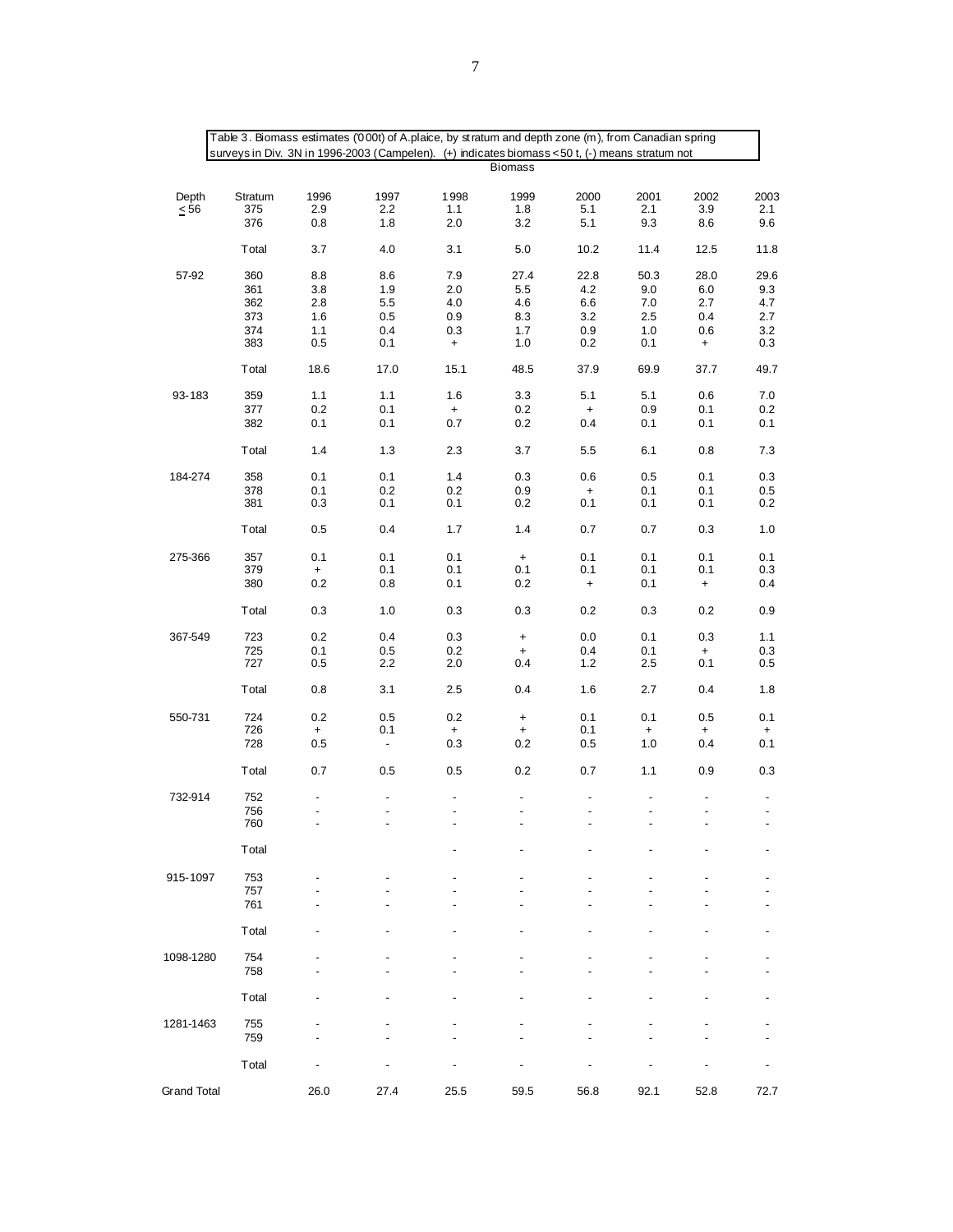Table 4. Biomass estimates ('000t) of A.plaice, by stratum and depth zone (m), from Canadian spring surveys in Div. 3O in 1996-2003 (Campelen). (+) indicates biomass <50 t, (-) means stratum

|             |         |           |      |           | Biomass   |                      |           |           |           |
|-------------|---------|-----------|------|-----------|-----------|----------------------|-----------|-----------|-----------|
| Depth       | Stratum | 1996      | 1997 | 1998      | 1999      | 2000                 | 2001      | 2002      | 2003      |
| 57-92       | 330     | 3.8       | 0.8  | 6.9       | 3.5       | 5.9                  | 4.2       | 2.1       | 1.3       |
|             | 331     | 1.4       | 0.3  | 0.3       | 2.7       | 2.3                  | 2.6       | 2.2       | 2.6       |
|             | 338     | 6.0       | 5.7  | $6.0\,$   | 4.0       | 2.3                  | 6.0       | 3.1       | 5.0       |
|             | 340     | 2.2       | 1.7  | 1.8       | 2.9       | 1.9                  | 1.7       | 0.5       | 1.5       |
|             | 351     | 2.9       | 4.4  | 3.8       | 4.6       | 3.4                  | 6.5       | 3.2       | 2.4       |
|             | 352     | 9.1       | 13.8 | 10.6      | 14.2      | 13.4                 | 17.5      | 18.6      | 10.1      |
|             | 353     | 7.8       | 8.3  | 10.9      | 21.5      | 21.1                 | 20.6      | 14.8      | 25.2      |
|             | Total   | 33.2      | 34.9 | 40.3      | 53.4      | 50.3                 | 59.1      | 44.5      | 48.0      |
| 93-183      | 329     | 1.6       | 1.4  | 4.4       | 4.7       | 3.9                  | 1.9       | 1.4       | 1.8       |
|             | 332     | 3.9       | 2.5  | 3.8       | 2.2       | 0.9                  | 2.2       | 3.1       | 1.4       |
|             | 337     | 4.6       | 1.9  | 3.2       | 2.7       | 1.5                  | 1.2       | 1.4       | 1.4       |
|             | 339     | 1.4       | 0.8  | 0.8       | 2.1       | 2.1                  | 2.6       | 0.9       | 0.9       |
|             | 354     | 1.6       | 1.1  | $5.0\,$   | 9.0       | 1.3                  | 1.6       | 6.4       | 5.3       |
|             | Total   | 13.1      | 7.8  | 17.2      | 20.7      | 9.7                  | 9.5       | 13.2      | 10.9      |
| 184-274     | 333     | $\pm$     | 0.3  | 0.1       | 0.1       | $\boldsymbol{+}$     | $\pm$     | 0.3       | $\ddot{}$ |
|             | 336     | 0.2       | 0.3  | $\ddot{}$ | 0.2       | $\color{red}+$       | 0.1       | $+$       | $+$       |
|             | 355     | 0.5       | 0.3  | 0.1       | 0.1       | 0.1                  | 0.4       | 0.4       | 0.6       |
|             | Total   | 0.7       | 0.9  | 0.2       | 0.4       | 0.1                  | 0.5       | 0.7       | 0.6       |
| 275-366     | 334     | 0.2       | 0.8  | 0.0       | 0.1       | $\ddot{}$            | $\ddot{}$ | 0.2       | 0.2       |
|             | 335     | 0.2       | 0.2  | 0.0       | $\ddag$   | $\ddot{}$            | $\ddot{}$ | $\pm$     | $+$       |
|             | 356     | 0.1       | $+$  | $+$       | 0.1       | $\ddot{}$            | $\ddot{}$ | $+$       | 0.4       |
|             | Total   | 0.5       | 1.0  | $\ddot{}$ | 0.2       | $\ddot{\phantom{1}}$ | $\ddot{}$ | 0.2       | 0.5       |
| 367-549     | 717     | 0.2       | 1.7  | $\ddot{}$ | 0.1       | 0.0                  | $+$       | 0.4       | 0.2       |
|             | 719     | 0.1       | 0.5  | $\ddot{}$ | $\ddot{}$ | 0.0                  | $+$       | $\ddot{}$ | $\pm$     |
|             | 721     | 0.2       | 0.1  | $\ddot{}$ | 0.1       | $\boldsymbol{+}$     | 0.2       | $\ddot{}$ | 0.1       |
|             | Total   | 0.5       | 2.2  | $\ddot{}$ | 0.2       | $\color{red}+$       | 0.2       | 0.4       | 0.3       |
| 550-731     | 718     | $\ddot{}$ | 0.1  | $\ddot{}$ | $\ddot{}$ | 0.0                  | $\pm$     | $\ddot{}$ | 0.3       |
|             | 720     | $+$       | 0.1  | $+$       | $+$       | 0.0                  | 0.1       | 0.0       | $+$       |
|             | 722     | 1.0       | 4.2  | 0.0       | 0.2       | 0.1                  | 0.2       | 0.1       | 0.2       |
|             | Total   | 1.0       | 4.4  | +         | 0.2       | 0.1                  | 0.2       | 0.1       | 0.2       |
| 732-914     | 764     |           |      |           |           |                      |           |           |           |
|             | 768     |           |      |           |           |                      |           |           |           |
|             | 772     |           |      |           |           |                      |           |           |           |
|             | Total   |           |      |           |           |                      |           |           |           |
| 915-1097    | 765     |           |      |           |           |                      |           |           |           |
|             | 769     |           |      |           |           |                      |           |           |           |
|             | 773     |           |      |           |           |                      |           |           |           |
|             | Total   |           |      |           |           |                      |           |           |           |
| Grand Total |         | 49.0      | 51.2 | 57.7      | 75.1      | 60.2                 | 69.5      | 59.1      | 60.5      |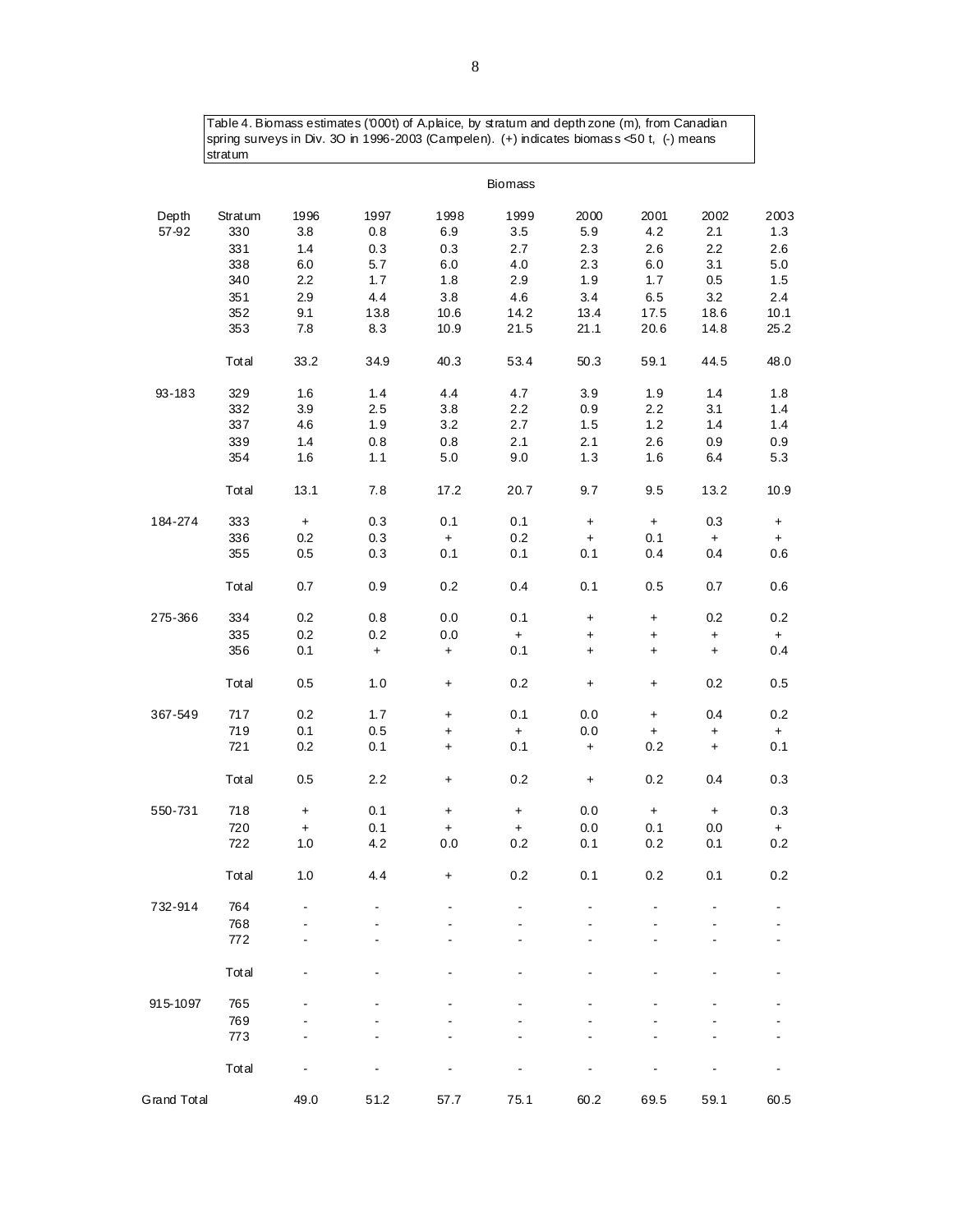|                    |                |                          |                                  |                                  | <b>B</b> iomass                                     |                                         |                        |                                               |                                                                                                                                                                                                                                                                                                                                                                                                               |                                               |
|--------------------|----------------|--------------------------|----------------------------------|----------------------------------|-----------------------------------------------------|-----------------------------------------|------------------------|-----------------------------------------------|---------------------------------------------------------------------------------------------------------------------------------------------------------------------------------------------------------------------------------------------------------------------------------------------------------------------------------------------------------------------------------------------------------------|-----------------------------------------------|
| Depth<br>$30 - 56$ | Stratum<br>784 | 1995<br>$\sim$           | 1996<br>$\ddot{}$                | 1997<br>$+$                      | 1998<br>0.0                                         | 1999<br>$\sim$                          | 2000<br>$^{+}$         | 2001<br>$+$                                   | 2002<br>$+$                                                                                                                                                                                                                                                                                                                                                                                                   | 2003<br>$+$                                   |
|                    | Total          |                          | $\begin{array}{c} + \end{array}$ | $\begin{array}{c} + \end{array}$ | 0.0                                                 |                                         | $\ddot{}$              | $\ddot{}$                                     | $\ddot{}$                                                                                                                                                                                                                                                                                                                                                                                                     | $\ddot{}$                                     |
| $57 - 92$          | 350            | 0.8                      | 0.9                              | 0.5                              | 1.1                                                 | 1.0                                     | 0.5                    | 7.7                                           | 0.5                                                                                                                                                                                                                                                                                                                                                                                                           | 0.2                                           |
|                    | 363            | 3.1                      | 2.0                              | 1.4                              | 2.1                                                 | 1.9                                     | 2.3                    | 37                                            | 0.7                                                                                                                                                                                                                                                                                                                                                                                                           | 0.3                                           |
|                    | 371            | 1.2                      | 1.1                              | 0.2                              | 0.5                                                 | 0.4                                     | 0.8                    | 0.8                                           |                                                                                                                                                                                                                                                                                                                                                                                                               | 0.3                                           |
|                    | 372<br>384     | 1.4<br>1.6               | 1.6<br>1.6                       | 1.5<br>0.5                       | 0.3<br>0.2                                          | 1.7<br>1.5                              | 0.6<br>0.1             | 25<br>1.3                                     |                                                                                                                                                                                                                                                                                                                                                                                                               | 1.1<br>0.1                                    |
|                    | 785            | $\sim$                   | $\begin{array}{c} + \end{array}$ | $+$                              | $+$                                                 | $\sim$                                  | $+$                    | 0.1                                           | 0.1                                                                                                                                                                                                                                                                                                                                                                                                           | 0.1                                           |
|                    | Total          | 8.1                      | 7.2                              | 4.0                              | 4.2                                                 | 6.5                                     | 4.3                    | 16.1                                          | 62                                                                                                                                                                                                                                                                                                                                                                                                            | 2.2                                           |
| $93 - 183$         | 328            | 3.0                      | 1.6                              | 0.9                              | 0.5                                                 | 20                                      | 0.8                    | 1.6                                           | 7.3                                                                                                                                                                                                                                                                                                                                                                                                           | 0.7                                           |
|                    | 341            | 1.6                      | 2.8                              | 0.8                              | 21                                                  | 0.6                                     | 0.7                    | 0.9                                           | 0.8                                                                                                                                                                                                                                                                                                                                                                                                           | 0.4                                           |
|                    | 342<br>343     | 0.6<br>0.7               | $+$<br>0.1                       | 0.4<br>0.0                       | 0.2                                                 | $\sim$<br>$\mathbb{Z}^2$                | 0.2                    | 0.1                                           |                                                                                                                                                                                                                                                                                                                                                                                                               | 0.2                                           |
|                    | 348            | 3.1                      | 1.8                              | 1, 3                             | 0.1<br>1.5                                          | 1.4                                     | $+$<br>0.4             | 0.1<br>0.6                                    |                                                                                                                                                                                                                                                                                                                                                                                                               | 0.1<br>0.6                                    |
|                    | 349            | 3.4                      | 1.4                              | 1.5                              | 0.8                                                 | 0.4                                     | 0.3                    | 0.6                                           | 0.1                                                                                                                                                                                                                                                                                                                                                                                                           | 0.7                                           |
|                    | 364            | 2.8                      | 3.6                              | 28                               | 5.2                                                 | 1.2                                     | 1.8                    | 29                                            | 21                                                                                                                                                                                                                                                                                                                                                                                                            | 1.0                                           |
|                    | 365            | 1.7                      | 1.1                              | 1.0                              | 1.4                                                 | 1.0                                     | $\sim$<br>1.1          | 0.4                                           |                                                                                                                                                                                                                                                                                                                                                                                                               | 0.5                                           |
|                    | 370<br>385     | 2.0<br>3.9               | 6.3<br>7.6                       | 1.3<br>1.9                       | 4.6<br>4.0                                          | 3.9<br>29                               | 0.8                    | 22<br>3.5                                     |                                                                                                                                                                                                                                                                                                                                                                                                               | 0.8<br>3.3                                    |
|                    | 390            | 1.7                      | 1.6                              | 22                               | 3.3                                                 | 2.1                                     | 0.7                    | 31                                            | 1.0                                                                                                                                                                                                                                                                                                                                                                                                           | 0.5                                           |
|                    | 786            | $\sim$                   | 0.3                              | 0.1                              | 0.1                                                 | $\sim$                                  | 0.1                    | 0.2                                           | 0.1                                                                                                                                                                                                                                                                                                                                                                                                           | 0.1                                           |
|                    | 787<br>788     |                          | 0.4<br>0.3                       | 0.5<br>0.3                       | 0.1<br>0.1                                          | ÷.                                      | 0.1<br>0.1             | 0.1<br>$\ddot{}$                              |                                                                                                                                                                                                                                                                                                                                                                                                               | 0.1<br>$\ddot{}$                              |
|                    | 790            |                          | 0.2                              | 0.2                              | $+$                                                 |                                         | $\,$ +                 | $\ddot{}$                                     |                                                                                                                                                                                                                                                                                                                                                                                                               | $\ddot{}$                                     |
|                    | 793            |                          | 0.1                              | 0.1                              | 0.1                                                 |                                         | $\ddot{}$              | 0.1                                           | $\begin{array}{c} + \end{array}$                                                                                                                                                                                                                                                                                                                                                                              | $\ddot{}$                                     |
|                    | 794            |                          | $+$                              | 0.1                              | $\begin{array}{c} + \end{array}$                    | $\epsilon$                              | ÷,                     | $\begin{array}{c} + \end{array}$              | $\ddot{}$                                                                                                                                                                                                                                                                                                                                                                                                     | $\ddot{}$                                     |
|                    | 797<br>799     | ÷,                       | 0.1<br>0.1                       | 0.1<br>0.1                       | $\begin{array}{c} + \end{array}$<br>$^{\mathrm{+}}$ | $\epsilon$<br>$\epsilon$                | $\ddot{}$<br>$\ddot{}$ | $\ddot{}$<br>$\begin{array}{c} + \end{array}$ |                                                                                                                                                                                                                                                                                                                                                                                                               | $\ddot{}$                                     |
|                    | Total          | 24.5                     | 29.4                             | 15.6                             | 24.1                                                | 15.5                                    | 7.1                    | 16.4                                          |                                                                                                                                                                                                                                                                                                                                                                                                               | $\ddot{}$<br>9.1                              |
|                    |                |                          |                                  |                                  |                                                     |                                         |                        |                                               |                                                                                                                                                                                                                                                                                                                                                                                                               |                                               |
| 184274             | 344<br>347     | 1.0<br>1.8               | 1.1<br>0.7                       | 0.1<br>0.3                       | 0.5<br>0.8                                          | 0.5<br>0.5                              | 0.4<br>0.4             | 0.6<br>0.4                                    | 0.7                                                                                                                                                                                                                                                                                                                                                                                                           | 0.3<br>0.2                                    |
|                    | 366            | 1.6                      | $1.2$                            | 0.5                              | 0.8                                                 | 1.7                                     | 0.5                    | 0.3                                           | 0.4                                                                                                                                                                                                                                                                                                                                                                                                           | 0.7                                           |
|                    | 369            | 1.0                      | 1.6                              | 0.5                              | 1.8                                                 | 1.6                                     | 0.8                    | 27                                            | 1.1                                                                                                                                                                                                                                                                                                                                                                                                           | 0.3                                           |
|                    | 386<br>389     | 1.8<br>0.6               | 2.6<br>0.6                       | 1.0<br>0.6                       | 0.9<br>0.7                                          | 1.2<br>0.6                              | 0.4<br>0.4             | 1.3<br>1.4                                    |                                                                                                                                                                                                                                                                                                                                                                                                               | 0.9<br>0.6                                    |
|                    | 391            | 0.4                      | 0.2                              | 0.2                              | 0.2                                                 | 0.3                                     | $+$                    | 0.1                                           | 0.1                                                                                                                                                                                                                                                                                                                                                                                                           | 0.4                                           |
|                    | 789            | $\overline{\phantom{a}}$ | 0.2                              | 0.2                              | 0.1                                                 | $\bullet$                               | 0.1                    | 0.2                                           | 0.1                                                                                                                                                                                                                                                                                                                                                                                                           | $\pm$                                         |
|                    | 791*<br>795    | $\mathbf{r}$<br>÷.       | 0.5<br>$+$                       | 0.4<br>0.2                       | 0.1<br>0.4                                          | $\mathcal{L}_{\mathcal{A}}$<br>÷        | 0.3                    | 0.3<br>$+$                                    |                                                                                                                                                                                                                                                                                                                                                                                                               | $\pm$<br>0.2                                  |
|                    | 798            | $\sim$                   | 0.2                              | 0.7                              | 0.3                                                 | ÷.                                      | $+$<br>$\ddot{}$       | 0.2                                           | $+$                                                                                                                                                                                                                                                                                                                                                                                                           | $\pm$                                         |
|                    | Total          | 8.2                      | 8.9                              | 4.6                              | 6.6                                                 | 6.4                                     | 3.3                    | 7.5                                           | 66                                                                                                                                                                                                                                                                                                                                                                                                            | 3.6                                           |
| 275366             | 345            | 4.1                      | 2.4                              | 0.8                              | 25                                                  | 1.3                                     | 0.6                    | 0.8                                           | 1.3                                                                                                                                                                                                                                                                                                                                                                                                           | 0.6                                           |
|                    | 346            | 2.8                      | 1.1                              | 22                               | 1, 7                                                | 1.7                                     | 0.4                    | 0.9                                           | 0.8                                                                                                                                                                                                                                                                                                                                                                                                           | 0.5                                           |
|                    | 368<br>387     | 0.2<br>0.4               | 0.3<br>0.7                       | 0.2<br>0.7                       | 0.4<br>0.2                                          | 0.7<br>1.8                              | 0.6<br>1.0             | 0.3<br>0.4                                    |                                                                                                                                                                                                                                                                                                                                                                                                               | 0.1<br>0.5                                    |
|                    | 388            | $0.3\,$                  | 0.1                              | 0.4                              | $+$                                                 | 0.9                                     | 0.4                    | 0.1                                           | 0.1                                                                                                                                                                                                                                                                                                                                                                                                           | 0.1                                           |
|                    | 392            | $+$                      | $+$                              | 0.2                              | 0.1                                                 | 0.5                                     | 0.2                    | 0.1                                           | 0.1                                                                                                                                                                                                                                                                                                                                                                                                           | 0.1                                           |
|                    | 796<br>800     |                          | 0.6<br>$\overline{\phantom{a}}$  | 0.9<br>$\sim$                    | 0.4<br>0.2                                          | $\blacksquare$<br>$\blacksquare$        | $\sim$<br>0.2          | 0.2<br>0.3                                    | 0.1                                                                                                                                                                                                                                                                                                                                                                                                           | 0.1<br>0.2                                    |
|                    | Total          | 7.8                      | 5.2                              | 5.5                              | 5.5                                                 | 6.9                                     | 3.4                    | 3.1                                           | 3.4                                                                                                                                                                                                                                                                                                                                                                                                           | 2.2                                           |
| 367-549            | 729            | $\ddot{}$                | $\ddot{}$                        | 0.2                              | 0.1                                                 | 0.7                                     | 1.6                    | 0.4                                           |                                                                                                                                                                                                                                                                                                                                                                                                               | 0.1                                           |
|                    | 731            | 0.2                      | $\sim$                           | 0.6                              | 0.1                                                 | 1.0                                     | 1.1                    | 0.1                                           | $+$                                                                                                                                                                                                                                                                                                                                                                                                           | 0.1                                           |
|                    | 733            | 0.2                      | 0.2                              | 0.5                              | 0.6                                                 | 0.3                                     | 1.0                    | 0.6                                           | 0.3                                                                                                                                                                                                                                                                                                                                                                                                           | 0.4                                           |
|                    | 735<br>792     | 0.7                      | 0.7<br>0.2                       | 0.3<br>1.9                       | 0.8<br>0.3                                          | 1.9<br>$\sim$                           | 2.1<br>0.2             | 1.6<br>0.6                                    | 0.1                                                                                                                                                                                                                                                                                                                                                                                                           | 0.1<br>0.2                                    |
|                    | Total          | 1.1                      | 1.1                              | 3.6                              | 1.9                                                 | 3.9                                     | 6.0                    | 3.3                                           |                                                                                                                                                                                                                                                                                                                                                                                                               | 0.9                                           |
| 550-731            | 730            | $\ddot{}$                | 0.0                              | 0.5                              | 0.1                                                 | 0.2                                     | 0.4                    | 0.9                                           |                                                                                                                                                                                                                                                                                                                                                                                                               |                                               |
|                    | 732            | $+$                      | $+$                              | 1.3                              | 0.2                                                 | 1.9                                     | 0.7                    | 1.3                                           | $\begin{array}{c} + \end{array}$                                                                                                                                                                                                                                                                                                                                                                              | $\begin{array}{c} + \end{array}$<br>$\ddot{}$ |
|                    | 734            | 0.0                      | 0.2                              | 0.3                              | 0.1                                                 | 0.1                                     | 0.1                    | $+$                                           | 1.8<br>0.9<br>22<br>0.1<br>0.1<br>1.0<br>0.6<br>37<br>54<br>0.1<br>0.3<br>$\ddot{}$<br>0.1<br>0.4<br>23.2<br>0.7<br>23<br>0.4<br>0.7<br>0.1<br>0.5<br>0.2<br>0.3<br>$\begin{array}{c} + \end{array}$<br>1.1<br>1.5<br>0.1<br>$+$<br>1.7<br>1.8<br>1.0<br>0.6<br>0.0<br>$\pmb{+}$<br>1.6<br>$\ddot{}$<br>0.0<br>0.0<br>0.0<br>$\ddot{}$<br>0.0<br>0.0<br>0.0<br>0.0<br>0.0<br>0.0<br>0.0<br>0.0<br>0.0<br>44.3 | 0.0                                           |
|                    | 736            | 0.2                      | 0.5                              | 0.8                              | 0.6                                                 | 0.6                                     | 1.5                    | 1.3                                           |                                                                                                                                                                                                                                                                                                                                                                                                               | 0.3                                           |
|                    | Total          | 0.2                      | 0.7                              | 28                               | 1.0                                                 | 28                                      | 2.7                    | 3.5                                           |                                                                                                                                                                                                                                                                                                                                                                                                               | 0.3                                           |
| 732-914            | 737            | 0.4                      | 1.5                              | 1.8                              | 3.3                                                 | 0.8                                     | 0.7                    | 1.4                                           |                                                                                                                                                                                                                                                                                                                                                                                                               | 1.1                                           |
|                    | 741<br>745     |                          | 1.0<br>0.1                       | 23<br>2.2                        | 1.7<br>0.1                                          | 0.1<br>0.7                              | 0.0<br>0.0             | 0.0<br>0.0                                    |                                                                                                                                                                                                                                                                                                                                                                                                               | 0.1<br>0.3                                    |
|                    | 748            | $\blacksquare$           | 1.4                              | 0.7                              | 0.0                                                 | 1.1                                     | 0.0                    | 0.0                                           |                                                                                                                                                                                                                                                                                                                                                                                                               | 1.1                                           |
|                    | Total          | 0.4                      | $4.0$                            | 7.0                              | 5.1                                                 | 27                                      | 0.7                    | 1.4                                           |                                                                                                                                                                                                                                                                                                                                                                                                               | 2.6                                           |
| 915-1097           | 738            | 0.6                      | 0.2                              | 0.0                              | 0.0                                                 | 0.0                                     | 0.0                    | $\ddot{}$                                     |                                                                                                                                                                                                                                                                                                                                                                                                               | 2.2                                           |
|                    | 742<br>746     | $\overline{a}$           | 0.1                              | 0.0<br>0.0                       | 0.0                                                 | $\ddot{}$<br>0.0                        | 0.0                    | 0.0<br>0.0                                    |                                                                                                                                                                                                                                                                                                                                                                                                               | 3.5<br>0.0                                    |
|                    | 749            | $\blacksquare$           | 0.1<br>$\ddot{}$                 | 0.2                              | $+$<br>0.0                                          | $\overline{\phantom{a}}$                | 0.0<br>0.0             | 0.0                                           |                                                                                                                                                                                                                                                                                                                                                                                                               | $\ddot{}$                                     |
|                    | Total          | 0.6                      | 0.4                              | 0.2                              | $\ddot{}$                                           | $\ast$                                  | 0.0                    | $\ddot{}$                                     |                                                                                                                                                                                                                                                                                                                                                                                                               | 5.7                                           |
| 1098-1280          | 739            |                          | 0.0                              | 0.0                              | 0.0                                                 | 0.0                                     | 0.0                    | 0.0                                           |                                                                                                                                                                                                                                                                                                                                                                                                               | 0.0                                           |
|                    | 743            |                          | 0.0                              | 0.0                              | 0.0                                                 | 0.0                                     | 0.0                    | 0.0                                           |                                                                                                                                                                                                                                                                                                                                                                                                               | 0.0                                           |
|                    | 747<br>750     |                          | 0.0<br>0.1                       | 0.0<br>0.0                       | 0.1<br>0.0                                          | $\begin{array}{c} + \end{array}$<br>0.0 | 0.0<br>0.0             | $0.0\,$<br>$0.0\,$                            |                                                                                                                                                                                                                                                                                                                                                                                                               | 0.0<br>0.0                                    |
|                    | Total          |                          | 0.1                              | 0.0                              | 0.1                                                 | $\ddot{}$                               | 0.0                    | 0.0                                           |                                                                                                                                                                                                                                                                                                                                                                                                               | 0.0                                           |
| 1281-1463          | 740            |                          | 0.0                              | 0.0                              | 0.0                                                 | 0.1                                     | 0.0                    | 0.0                                           |                                                                                                                                                                                                                                                                                                                                                                                                               | $\ddot{}$                                     |
|                    | 744            |                          | 0.5                              | 0.0                              | 0.1                                                 |                                         | 0.0                    | 0.0                                           |                                                                                                                                                                                                                                                                                                                                                                                                               | 0.0                                           |
|                    | 751            |                          | 0.0                              | 0.0                              | 0.0                                                 | $\blacksquare$                          | 0.0                    | 0.0                                           |                                                                                                                                                                                                                                                                                                                                                                                                               | 0.0                                           |
|                    | Total          |                          | 0.5                              | 0.0                              | 0.1                                                 | 0.1                                     | 0.0                    | 0.0                                           |                                                                                                                                                                                                                                                                                                                                                                                                               | $\ddot{}$                                     |
|                    |                |                          |                                  |                                  |                                                     |                                         |                        |                                               |                                                                                                                                                                                                                                                                                                                                                                                                               |                                               |

Table 5. B iomass estimates ('000t) of A.plaice, by stratum and depth zone (m), from Canadian fall surveys in Div. 3L in 1995-2003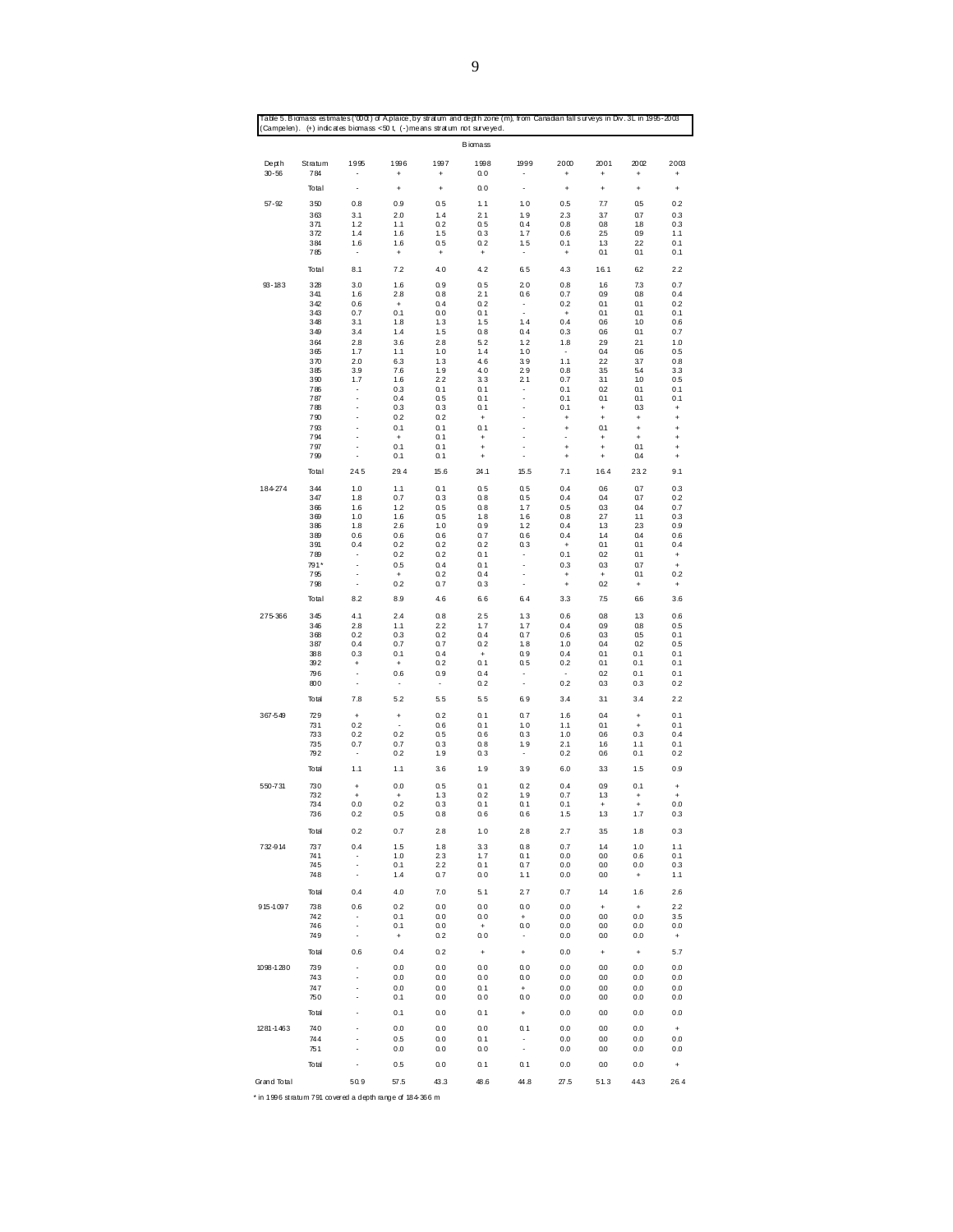Table 6. Biomass estimates ('000t) of A.plaice, by stratum and depth zone (m), from Canadian fall surveys in Div. 3N in 1995-2003 (Campelen). (+) indicates biomass <50 t, (-) means stratum not surveyed.

|                    |                                        |                                                                             |                                        |                                             | <b>Biomass</b>                                       |                                         |                                               |                                             |                                         |                                            |
|--------------------|----------------------------------------|-----------------------------------------------------------------------------|----------------------------------------|---------------------------------------------|------------------------------------------------------|-----------------------------------------|-----------------------------------------------|---------------------------------------------|-----------------------------------------|--------------------------------------------|
| Depth<br>< 56      | Stratum<br>375<br>376                  | 1995<br>1.9<br>4.7                                                          | 1996<br>1.1<br>2.4                     | 1997<br>3.9<br>7.7                          | 1998<br>5.2<br>4.4                                   | 1999<br>0.6<br>4.3                      | 2000<br>1.7<br>35.8                           | 2001<br>0.6<br>15.4                         | 2002<br>9.8<br>34.1                     | 2003<br>2.3<br>6.4                         |
|                    | Tot al                                 | 6.6                                                                         | 3.5                                    | 11.6                                        | 9.6                                                  | 4.9                                     | 37.5                                          | 16.0                                        | 43.9                                    | 8.7                                        |
| 57-92              | 360<br>361<br>362<br>373<br>374<br>383 | 22.3<br>3.5<br>5.0<br>1.8<br>2.4<br>$\overline{\phantom{a}}$                | 7.4<br>4.1<br>1.1<br>0.2<br>0.4<br>0.3 | 28.4<br>3.3<br>5.1<br>$2.3\,$<br>1.8<br>0.5 | 39.2<br>2.1<br>2.9<br>1.7<br>1.3<br>0.8              | 43.4<br>1.8<br>2.9<br>4.2<br>2.7<br>0.8 | 96.4<br>3.9<br>2.6<br>1.7<br>1.7<br>$\ddot{}$ | 46.0<br>2.3<br>5.3<br>6.9<br>3.7<br>$0.5\,$ | 67.4<br>9.2<br>6.1<br>2.9<br>0.5<br>0.5 | 99.9<br>3.1<br>2.6<br>1.9<br>0.6<br>0.1    |
|                    | Tot al                                 | 35.0                                                                        | 13.5                                   | 41.4                                        | 48.0                                                 | 55.8                                    | 106.3                                         | 64.7                                        | 86.6                                    | 108.2                                      |
| 93-183             | 359<br>377<br>382                      | 2.2<br>0.5<br>0.3                                                           | 0.3<br>0.4<br>0.3                      | 3.8<br>2.3<br>0.8                           | 11.6<br>1.1<br>6.1                                   | 9.8<br>0.9<br>2.7                       | 32.2<br>0.7<br>1.0                            | 4.0<br>3.0<br>3.5                           | 17.5<br>6.1<br>2.2                      | 7.1<br>1.9<br>$0.0\,$                      |
|                    | Tot al                                 | 3.0                                                                         | 1.0                                    | 6.9                                         | 18.8                                                 | 13.4                                    | 33.9                                          | 10.5                                        | 25.8                                    | 9.0                                        |
| 184-274            | 358<br>378<br>381                      | 0.8<br>0.1<br>0.1                                                           | 0.2<br>0.2<br>0.4                      | 0.4<br>0.1<br>0.2                           | 0.3<br>0.1<br>0.1                                    | 0.3<br>0.4<br>0.3                       | 0.6<br>0.2<br>0.3                             | 1.0<br>0.1<br>0.3                           | 0.2<br>0.4<br>0.1                       | 0.0<br>0.5<br>0.5                          |
|                    | Tot al                                 | 1.0                                                                         | 0.8                                    | 0.7                                         | 0.5                                                  | 1.0                                     | 1.1                                           | 1.4                                         | 0.7                                     | 1.0                                        |
| 275-366            | 357<br>379<br>380                      | 0.1<br>$\ddot{}$<br>0.1                                                     | 0.1<br>0.2<br>0.2                      | 0.0<br>0.1<br>0.1                           | $\ddot{}$<br>$\begin{array}{c} + \end{array}$<br>0.1 | $\overline{\phantom{a}}$<br>0.3<br>0.7  | $\ddot{}$<br>$\ddot{}$<br>0.3                 | $\pmb{+}$<br>0.1<br>0.1                     | $\ddot{}$<br>+<br>+                     | 0.0<br>$0.0\,$<br>0.1                      |
|                    | Tot al                                 | 0.2                                                                         | 0.5                                    | 0.2                                         | 0.1                                                  | 1.0                                     | 0.3                                           | 0.2                                         | $\pmb{+}$                               | 0.1                                        |
| 367-549            | 723<br>725<br>727                      | $\begin{array}{c} + \end{array}$<br>0.1<br>$\begin{array}{c} + \end{array}$ | $\pmb{+}$<br>0.1<br>0.1                | 0.0<br>0.0<br>0.1                           | 0.1<br>$\ddot{}$<br>0.1                              | $\ddot{}$<br>0.1<br>1.5                 | $\pmb{+}$<br>0.2<br>0.4                       | $\pmb{+}$<br>$\ddot{}$<br>0.1               | 0.0<br>0.0<br>0.3                       | 0.0<br>0.0<br>0.3                          |
|                    | Tot al                                 | 0.1                                                                         | 0.2                                    | 0.2                                         | 0.2                                                  | 1.6                                     | 0.6                                           | 0.1                                         | 0.3                                     | 0.3                                        |
| 550-731            | 724<br>726<br>728                      | 0.1<br>$\ddot{}$<br>$\begin{array}{c} + \end{array}$                        | 0.3<br>0.3<br>0.8                      | 0.0<br>0.1<br>0.1                           | 0.0<br>$\ddot{}$<br>0.1                              | 0.1<br>$\ddot{}$<br>0.3                 | 0.0<br>+<br>0.6                               | 0.0<br>$\ddot{}$<br>$\ddot{}$               | 0.0<br>0.0<br>0.1                       | 0.0<br>0.0                                 |
|                    | Tot al                                 | 0.1                                                                         | 1.4                                    | 0.2                                         | 0.1                                                  | 0.4                                     | 0.6                                           | $\ddot{}$                                   | 0.1                                     | 0.0                                        |
| 732-914            | 752<br>756<br>760                      | $\overline{\phantom{a}}$                                                    | $\overline{a}$                         | $\qquad \qquad \blacksquare$                | $1.5\,$<br>0.1<br>0.0                                | $\overline{\phantom{a}}$                | 0.0<br>-<br>$\blacksquare$                    | 0.0<br>0.0<br>0.0                           | 0.0<br>0.0<br>0.0                       | $\overline{\phantom{a}}$<br>$\blacksquare$ |
|                    | Tot al                                 |                                                                             |                                        |                                             | 0.0                                                  | $\overline{a}$                          | 0.0                                           | 0.0                                         | 0.0                                     | $\blacksquare$                             |
| 915-1097           | 753<br>757<br>761                      |                                                                             |                                        |                                             | $\ddot{}$<br>0.0<br>0.0                              |                                         | 0.0<br>$\overline{\phantom{a}}$               | 0.0<br>0.0<br>0.0                           | 0.0<br>0.0<br>0.0                       |                                            |
|                    | Tot al                                 |                                                                             |                                        |                                             | $\ddot{}$                                            |                                         | 0.0                                           | 0.0                                         | 0.0                                     |                                            |
| 1098-1280          | 754<br>758<br>762                      |                                                                             |                                        |                                             | 0.0<br>0.0<br>$\overline{\phantom{a}}$               |                                         | 0.0<br>0.0<br>$\overline{\phantom{a}}$        | 0.0<br>0.0<br>0.0                           | 0.0<br>0.0<br>0.0                       |                                            |
|                    | Tot al                                 |                                                                             |                                        |                                             | 0.0                                                  |                                         | 0.0                                           | 0.0                                         | 0.0                                     |                                            |
| 1281-1463          | 755<br>759<br>763                      |                                                                             |                                        |                                             | 0.0<br>0.0<br>$\overline{\phantom{a}}$               |                                         | 0.0<br>$\overline{\phantom{a}}$               | 0.0<br>0.0<br>0.0                           | 0.0<br>0.0<br>0.0                       |                                            |
|                    | Tot al                                 |                                                                             |                                        |                                             | 0.0                                                  |                                         | 0.0                                           | 0.0                                         | 0.0                                     |                                            |
| <b>Grand Total</b> |                                        | 46.0                                                                        | 20.9                                   | 61.0                                        | 77.3                                                 | 78.1                                    | 180.3                                         | 92.9                                        | 157.4                                   | 127.4                                      |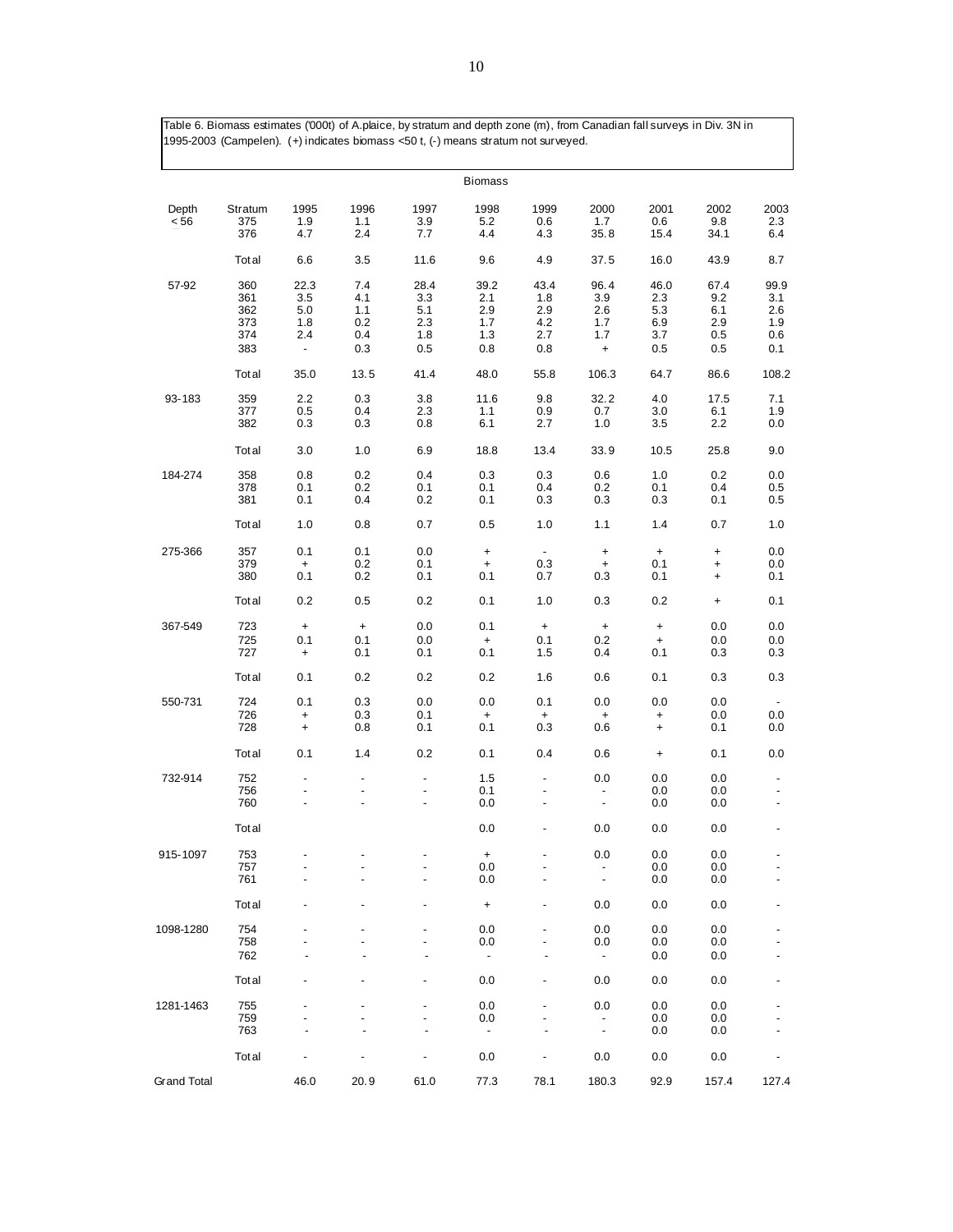Table 7. Biomass estimates ('000t) of A.plaice, by stratum and depth zone (m), from Canadian fall surveys in Div. 3O in 1995-2003 (Campelen). (+) indicates biomass <50 t, (-) means stratum not surveyed.

|                |                                                           |                                                                            |                                                        |                                                        | <b>B</b> iom ass                                       |                                                        |                                                        |                                                        |                                                 |                                                             |
|----------------|-----------------------------------------------------------|----------------------------------------------------------------------------|--------------------------------------------------------|--------------------------------------------------------|--------------------------------------------------------|--------------------------------------------------------|--------------------------------------------------------|--------------------------------------------------------|-------------------------------------------------|-------------------------------------------------------------|
| Depth<br>57-92 | Strat um<br>330<br>331<br>338<br>340<br>351<br>352<br>353 | 1995<br>7.7<br>1.2<br>6.6<br>7.2<br>1.7<br>4.6<br>5.6                      | 1996<br>0.8<br>0.3<br>3.3<br>0.4<br>0.9<br>9.1<br>14.4 | 1997<br>5.5<br>0.9<br>6.4<br>3.2<br>5.2<br>6.9<br>14.8 | 1998<br>5.9<br>1.8<br>3.4<br>1.1<br>3.3<br>8.4<br>19.3 | 1999<br>5.4<br>1.0<br>3.8<br>2.8<br>2.9<br>3.2<br>10.3 | 2000<br>5.3<br>1.0<br>2.1<br>2.2<br>6.4<br>8.4<br>14.5 | 2001<br>5.9<br>1.1<br>4.4<br>1.7<br>4.3<br>8.0<br>13.9 | 2002<br>4.5<br>1.2<br>3.7<br>2.9<br>6.7<br>11.2 | 2003<br>4.0<br>1.5<br>6.7<br>0.9<br>3.7<br>7.7<br>14.4      |
|                | Total                                                     | 34.6                                                                       | 29.2                                                   | 42.9                                                   | 43.2                                                   | 29.4                                                   | 39.9                                                   | 39.3                                                   | 30.2                                            | 38.8                                                        |
| 93-183         | 329<br>332<br>337<br>339<br>354                           | 3.2<br>3.5<br>2.4<br>6.5<br>4.5                                            | 1.5<br>3.9<br>25.3<br>0.9<br>8.0                       | 2.7<br>1.6<br>2.5<br>5.1<br>2.4                        | 5.0<br>3.9<br>1.5<br>1.4<br>3.7                        | 6.6<br>1.9<br>1.4<br>$\overline{\phantom{a}}$<br>27.0  | 8.0<br>2.8<br>1.8<br>3.8<br>3.8                        | 7.6<br>1.3<br>0.5<br>2.4<br>2.7                        | 3.7<br>2.5<br>1.3<br>3.2<br>3.0                 | 1.6<br>3.0<br>0.6<br>3.3<br>21.1                            |
|                | Total                                                     | 20.1                                                                       | 39.6                                                   | 14.4                                                   | 15.5                                                   | 36.9                                                   | 20.2                                                   | 14.5                                                   | 13.7                                            | 29.6                                                        |
| 184-274        | 333<br>336<br>355                                         | $\ddot{}$<br>$\ddot{}$<br>0.2                                              | $\overline{\phantom{a}}$<br>0.1<br>5.4                 | $\pmb{+}$<br>0.1<br>0.1                                | $\ddot{}$<br>+<br>$\ddot{}$                            | 0.1<br>0.1<br>0.3                                      | $\begin{array}{c} + \end{array}$<br>0.1<br>$\ddot{}$   | 0.0<br>$\ddot{}$<br>0.1                                | 0.1<br>0.1<br>0.1                               | +<br>$\ddot{}$<br>$\ddot{}$                                 |
|                | Total                                                     | 0.2                                                                        | 5.5                                                    | 0.2                                                    | $\pmb{+}$                                              | 0.5                                                    | 0.1                                                    | 0.1                                                    | 0.3                                             | 0.0                                                         |
| 275-366        | 334<br>335<br>356                                         | 0.0<br>$\ddot{}$<br>0.0                                                    | $\overline{\phantom{a}}$<br>$\pmb{+}$<br>0.1           | $\ddot{}$<br>$\ddot{}$<br>$\ddot{}$                    | $\pmb{+}$<br>$\pmb{+}$<br>$\ddot{}$                    | $\ddot{}$<br>$\pmb{+}$<br>$\ddot{}$                    | 0.0<br>+<br>$\ddot{}$                                  | 0.0<br>$\ddot{}$<br>0.0                                | 0.0<br>+<br>0.0                                 | 0.0<br>+<br>$\ddot{}$                                       |
|                | Total                                                     | $\ddot{}$                                                                  | 0.1                                                    | 0.1                                                    | $\pmb{+}$                                              | 0.1                                                    | 0.0                                                    | 0.0                                                    | 0.0                                             | 0.0                                                         |
| 367-549        | 717<br>719<br>721                                         | 0.0<br>$\ddot{}$<br>$\ddot{}$                                              | $\overline{\phantom{a}}$<br>0.2<br>0.6                 | $\ddot{}$<br>0.0<br>0.0                                | 0.0<br>+<br>0.0                                        | $\pmb{+}$<br>$\ddot{}$<br>$\ddot{}$                    | $\pmb{+}$<br>$\pmb{+}$<br>$\ddot{}$                    | $\ddot{}$<br>0.0<br>0.0                                | 0.0<br>0.0<br>0.0                               | 0.0<br>+<br>0.0                                             |
|                | Total                                                     | $\ddot{}$                                                                  | 0.8                                                    | $\begin{array}{c} + \end{array}$                       | +                                                      | $\ddot{}$                                              | $\pmb{+}$                                              | 0.0                                                    | 0.0                                             | 0.0                                                         |
| 550-731        | 718<br>720<br>722                                         | 0.0<br>0.0<br>0.0                                                          | $\overline{\phantom{a}}$<br>+<br>$\ddot{}$             | 0.0<br>$\blacksquare$<br>0.0                           | +<br>$\ddot{}$<br>0.0                                  | 0.0<br>$\ddot{}$<br>$\ddot{}$                          | 0.0<br>$\pmb{+}$<br>0.0                                | 0.0<br>0.0<br>0.0                                      | 0.0<br>0.0<br>0.0                               | 0.0<br>0.0<br>0.0                                           |
|                | Total                                                     | 0.0                                                                        | +                                                      | 0.0                                                    | +                                                      | +                                                      | $\pmb{+}$                                              | 0.0                                                    | 0.0                                             | 0.0                                                         |
| 732-914        | 764<br>768<br>772                                         | $\qquad \qquad \blacksquare$<br>$\overline{\phantom{a}}$<br>$\overline{a}$ | $\blacksquare$<br>$\overline{\phantom{a}}$             | $\blacksquare$<br>$\overline{\phantom{a}}$<br>Ĭ.       | 0.0<br>0.0<br>0.0                                      | $\overline{\phantom{a}}$<br>$\blacksquare$             | $\blacksquare$<br>$\blacksquare$                       | 0.0<br>0.0<br>$\overline{\phantom{a}}$                 | 0.0<br>0.0<br>0.0                               | $\overline{\phantom{a}}$<br>0.0                             |
|                | Total                                                     | -                                                                          |                                                        | $\overline{a}$                                         | 0.0                                                    | ٠                                                      |                                                        | 0.0                                                    | 0.0                                             | 0.0                                                         |
| 915-1097       | 765<br>769<br>773                                         | ٠<br>÷,                                                                    | $\overline{a}$                                         | -<br>$\overline{\phantom{a}}$                          | 0.0<br>0.0<br>0.0                                      | ٠<br>$\overline{a}$                                    | $\overline{a}$                                         | 0.0<br>0.0<br>0.0                                      | 0.0<br>0.0<br>0.0                               | $\blacksquare$<br>0.0                                       |
|                | Total                                                     |                                                                            |                                                        |                                                        | 0.0                                                    |                                                        | $\overline{\phantom{0}}$                               | 0.0                                                    | 0.0                                             | 0.0                                                         |
| 1098-1280      | 766<br>770<br>774                                         |                                                                            |                                                        |                                                        |                                                        |                                                        | 0.0<br>0.0<br>0.0                                      | 0.0<br>0.0<br>0.0                                      | 0.0<br>0.0<br>0.0                               | $\overline{\phantom{a}}$<br>$\overline{\phantom{a}}$<br>0.0 |
|                | Total                                                     |                                                                            |                                                        |                                                        |                                                        |                                                        | 0.0                                                    | 0.0                                                    | 0.0                                             | 0.0                                                         |
| 1281-1463      | 767<br>771<br>775                                         |                                                                            |                                                        |                                                        |                                                        |                                                        | 0.0<br>0.0<br>0.0                                      | 0.0<br>0.0<br>0.0                                      | 0.0<br>0.0<br>0.0                               | $\overline{\phantom{a}}$<br>$\blacksquare$<br>0.0           |
|                | Total                                                     |                                                                            |                                                        |                                                        |                                                        |                                                        | 0.0                                                    | 0.0                                                    | $0.0$                                           | 0.0                                                         |
| Grand Total    |                                                           | 54.9                                                                       | 75.2                                                   | 57.5                                                   | 58.7                                                   | 66.9                                                   | 60.2                                                   | 53.9                                                   | 44.2                                            | 68.4                                                        |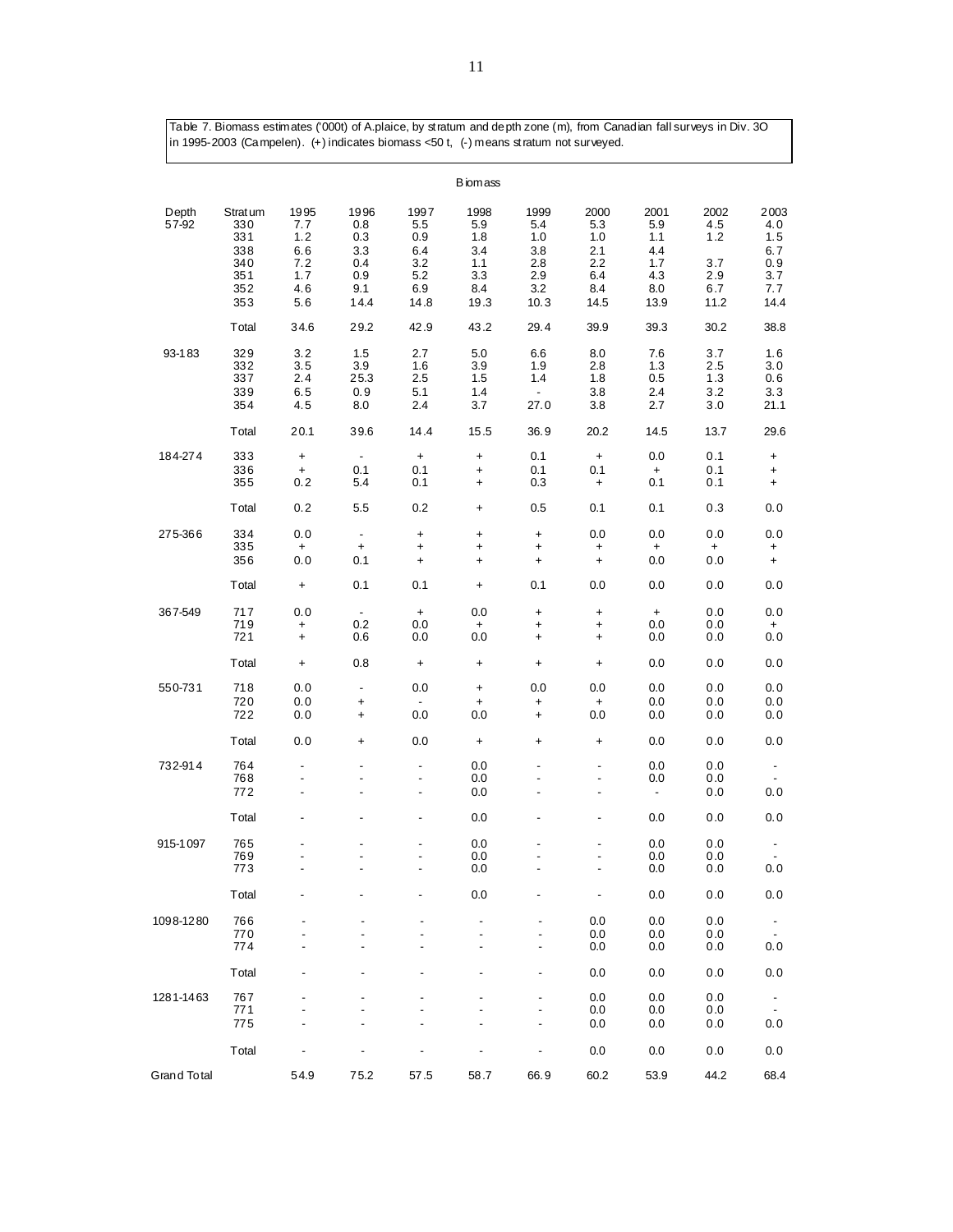

Fig. 1. American plaice catches ('000 tons) from 1960-2003 (A) and since the moratorium (1995-2003) (B).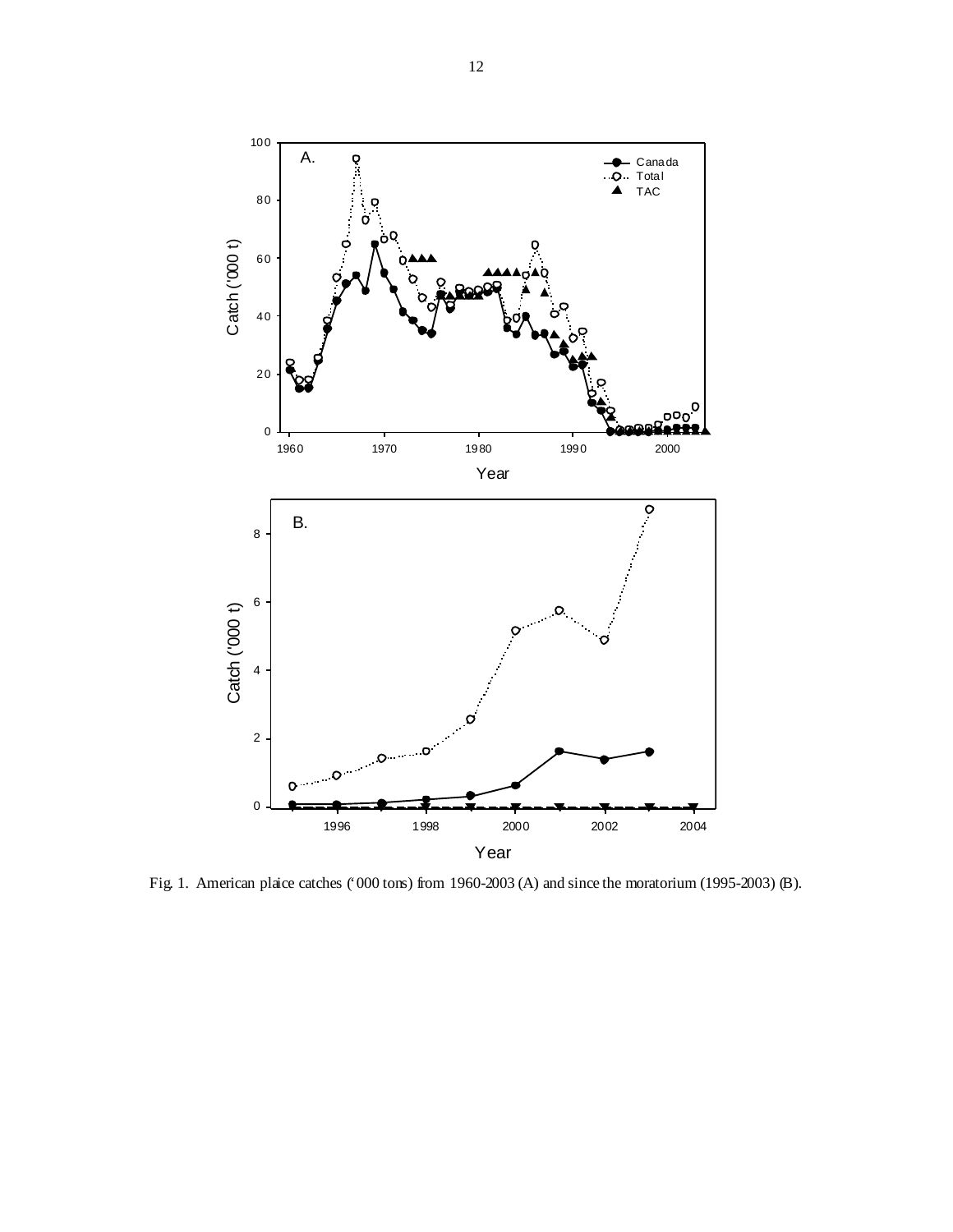

Figure 2. Abundance (millions) of American plaice from spring and fall Canadian surveys in Div. 3LNO combined.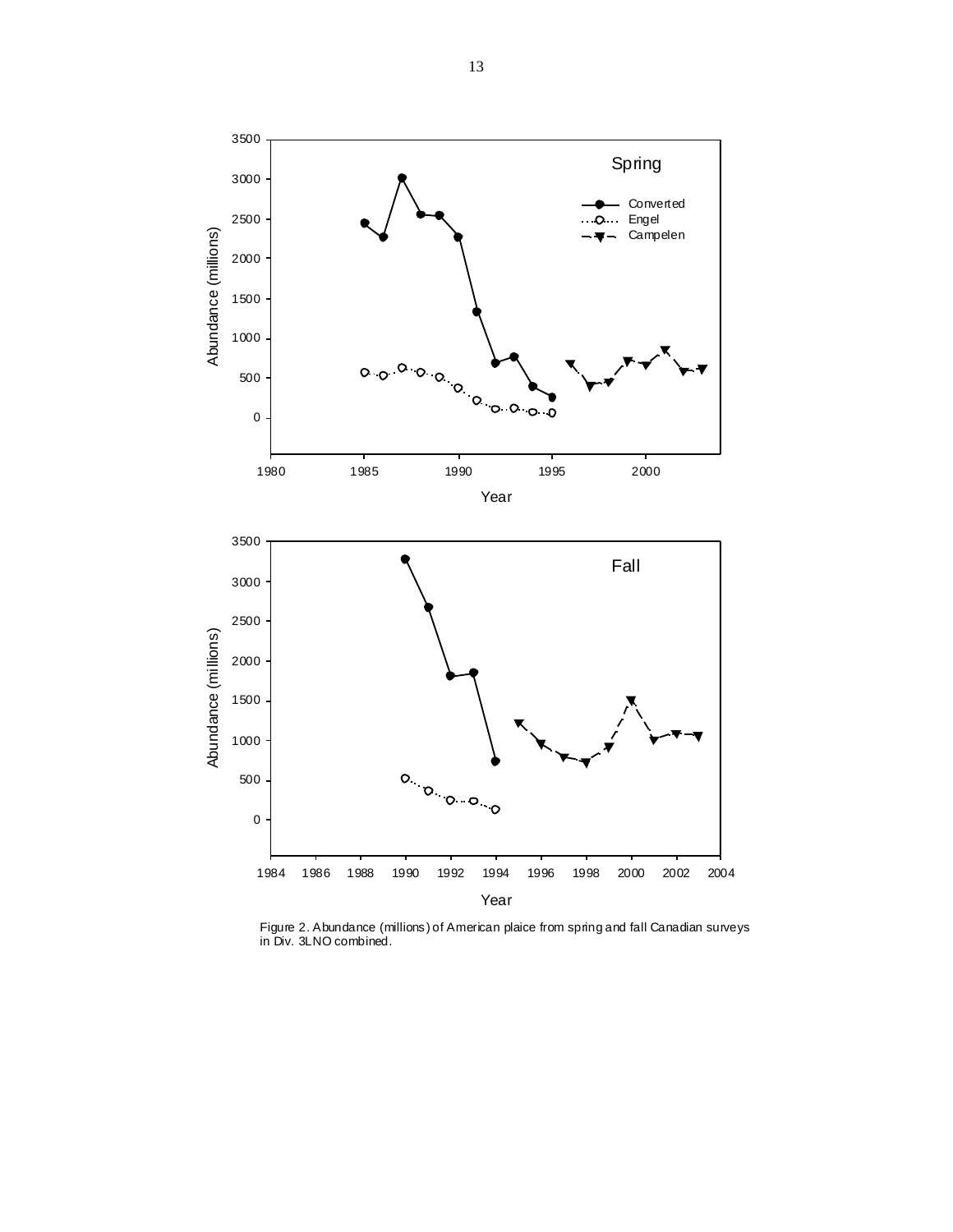

Figure 3. Biomass ('000 tons) of American plaice from spring and fall Canadian surveys in Div. 3LNO combined.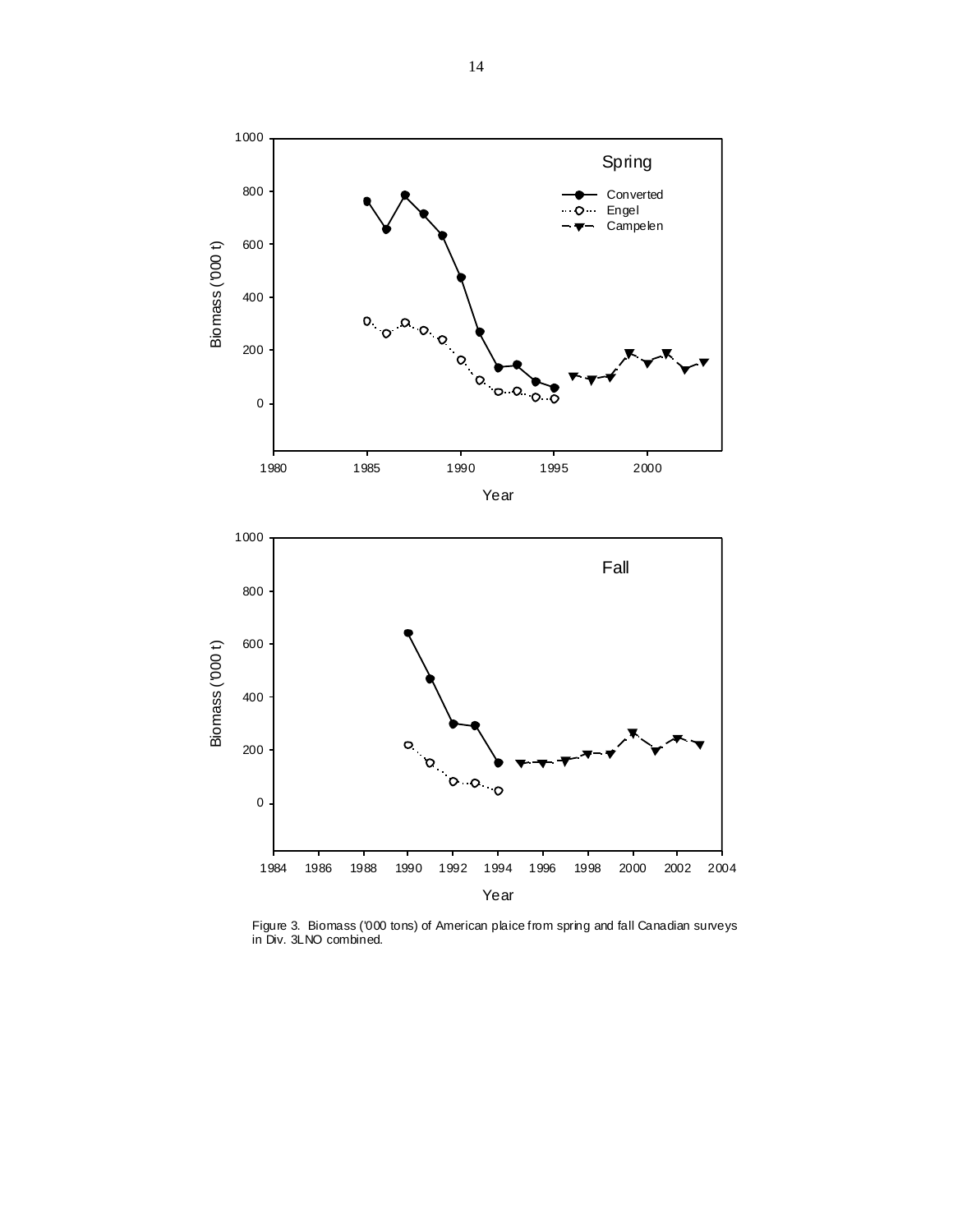

Figure 4. Mean weight per tow  $(\pm 1 \text{ Std.} \text{ dev.})$  of American plaice from Canadian spring and fall surveys of Div. 3LNO combined.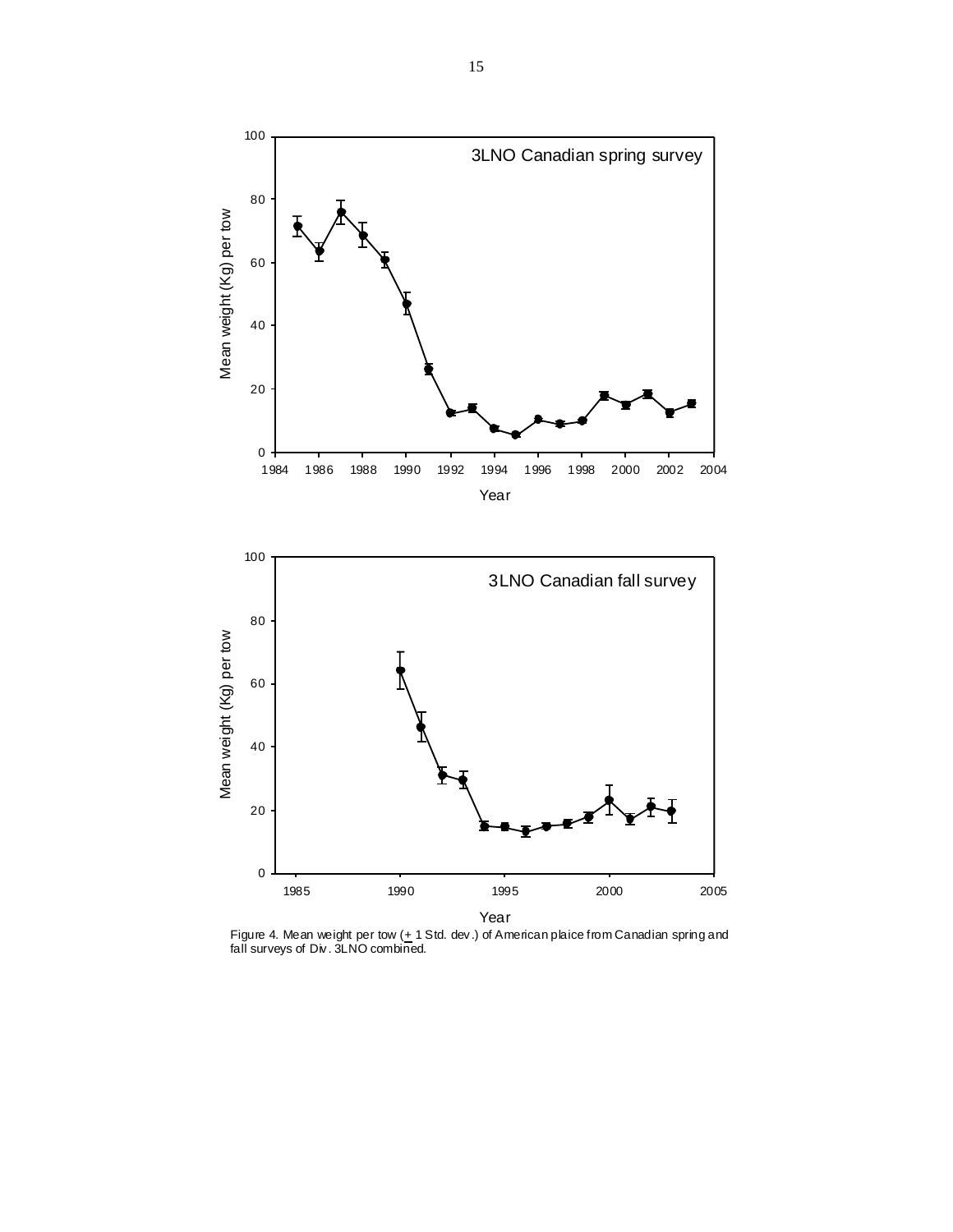

Figure 5. Mean (± 1 Std. dev.) weight per tow (Kg) of American plaice from Canadian spring<br>surveys inDiv. 3L, 3N and 3O.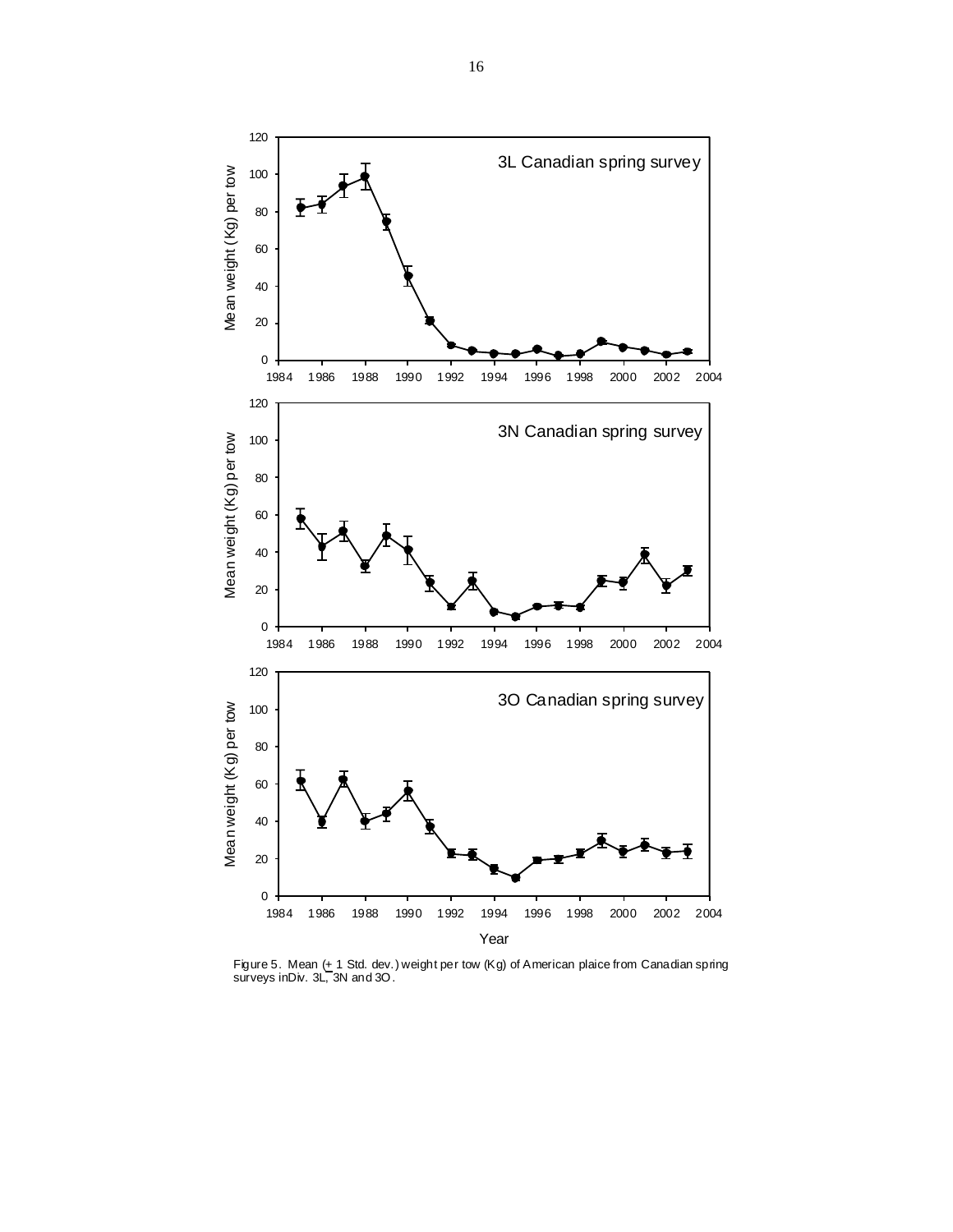

Figure 6.Mean (± 1 Std. Dev.) number per tow of American plaice from Canadian spring and<br>fall surveys of Div. 3LNO combined.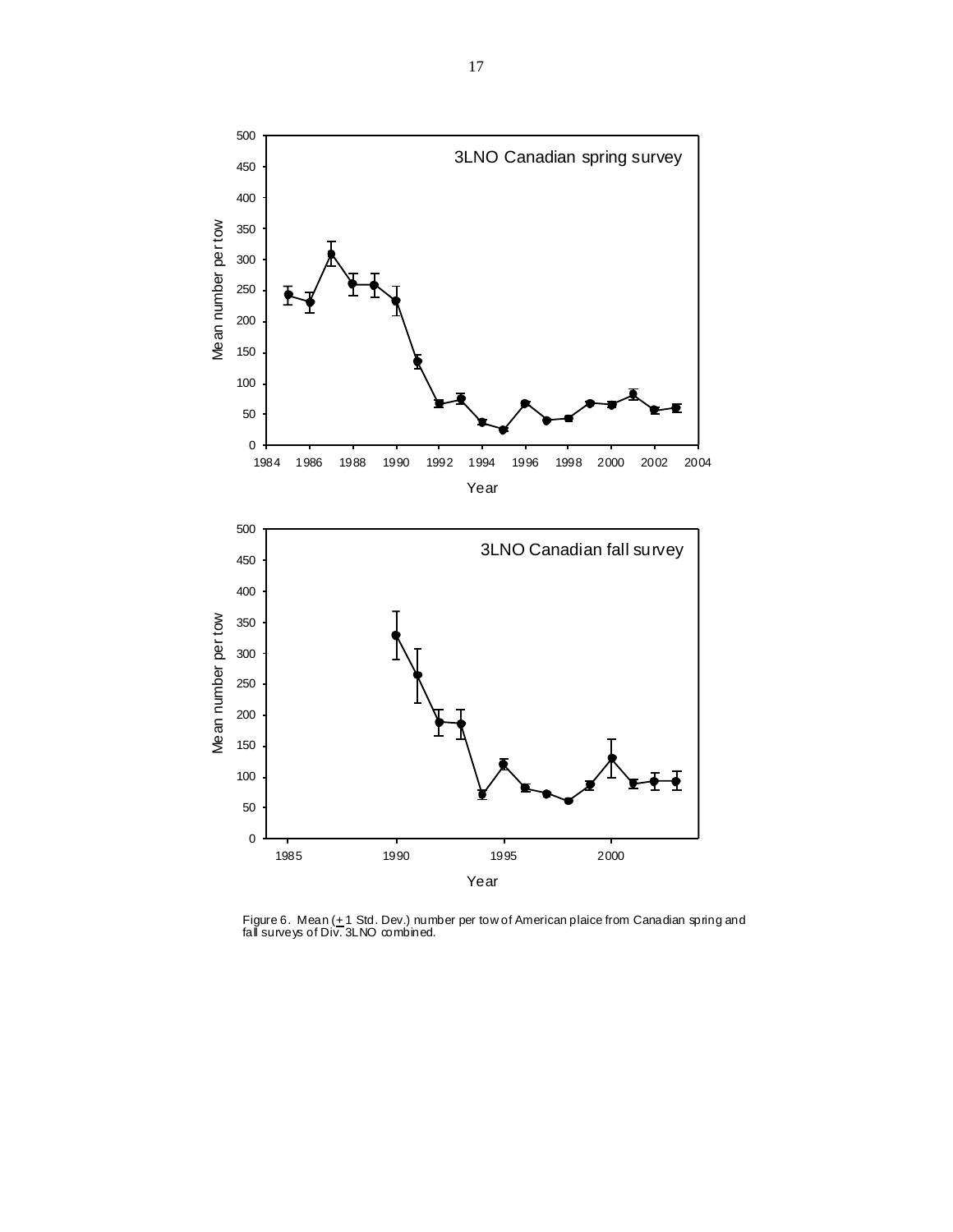

Figure 7. Mean (+ 1 Std. Dev.) number per tow of American plaice from Canadian spring surveys of Div. 3L, 3N and 3O.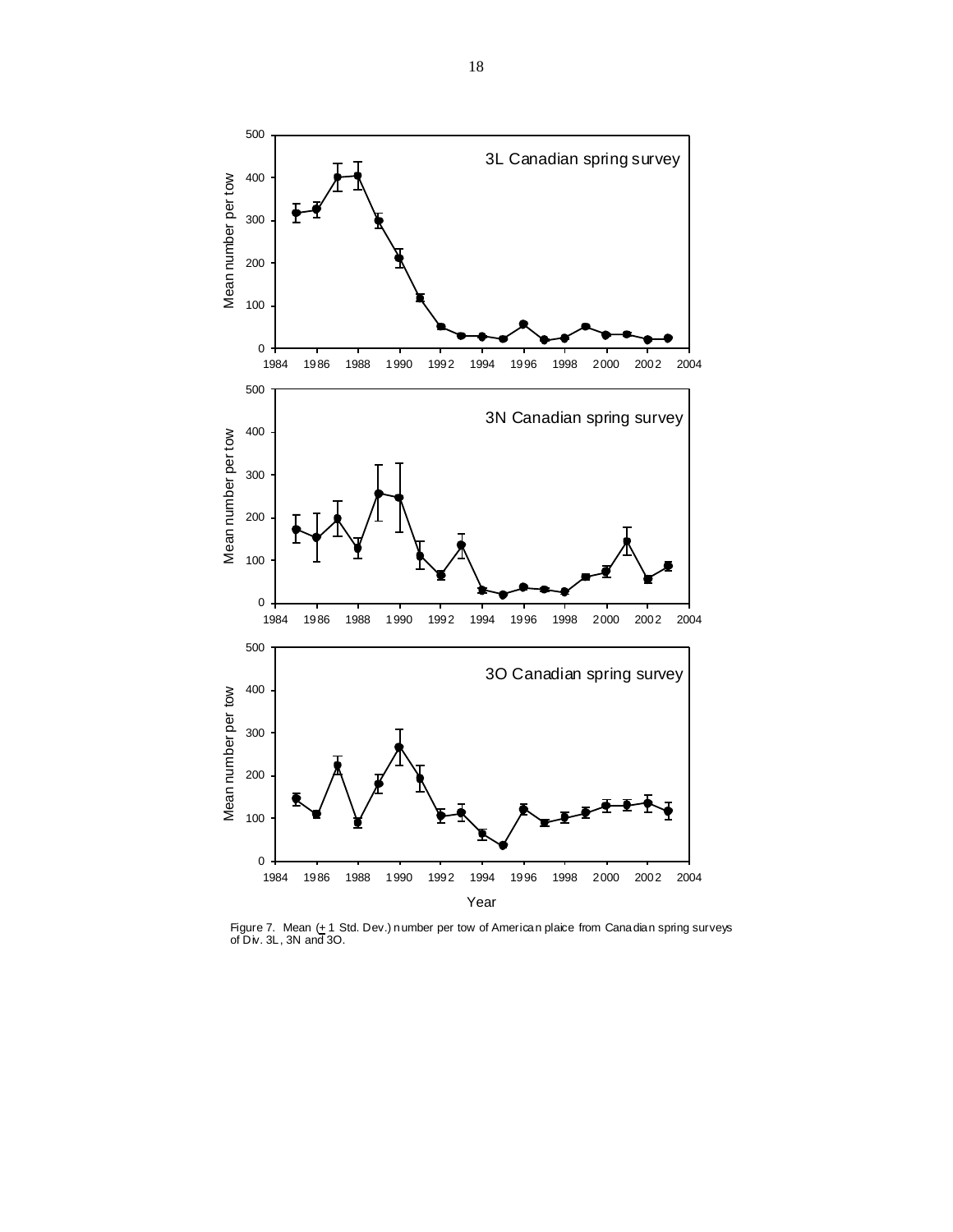

Fig. 8. Catch per tow (kg) of American plaice in spring surveys from 1996-2003.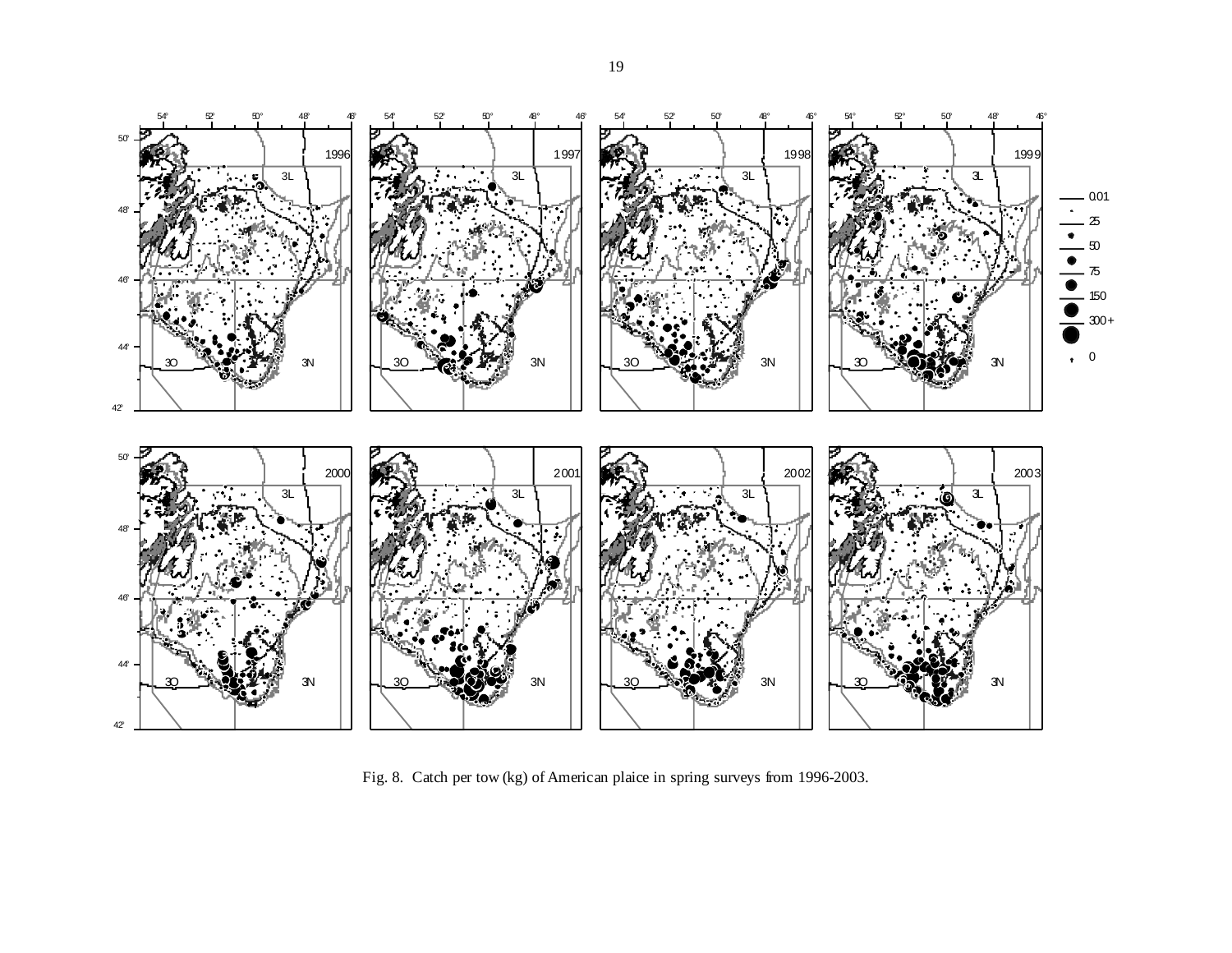

Fig. 9. Comparison of catch per tow (kg) for American plaice for 2002 and 2003 spring surveys.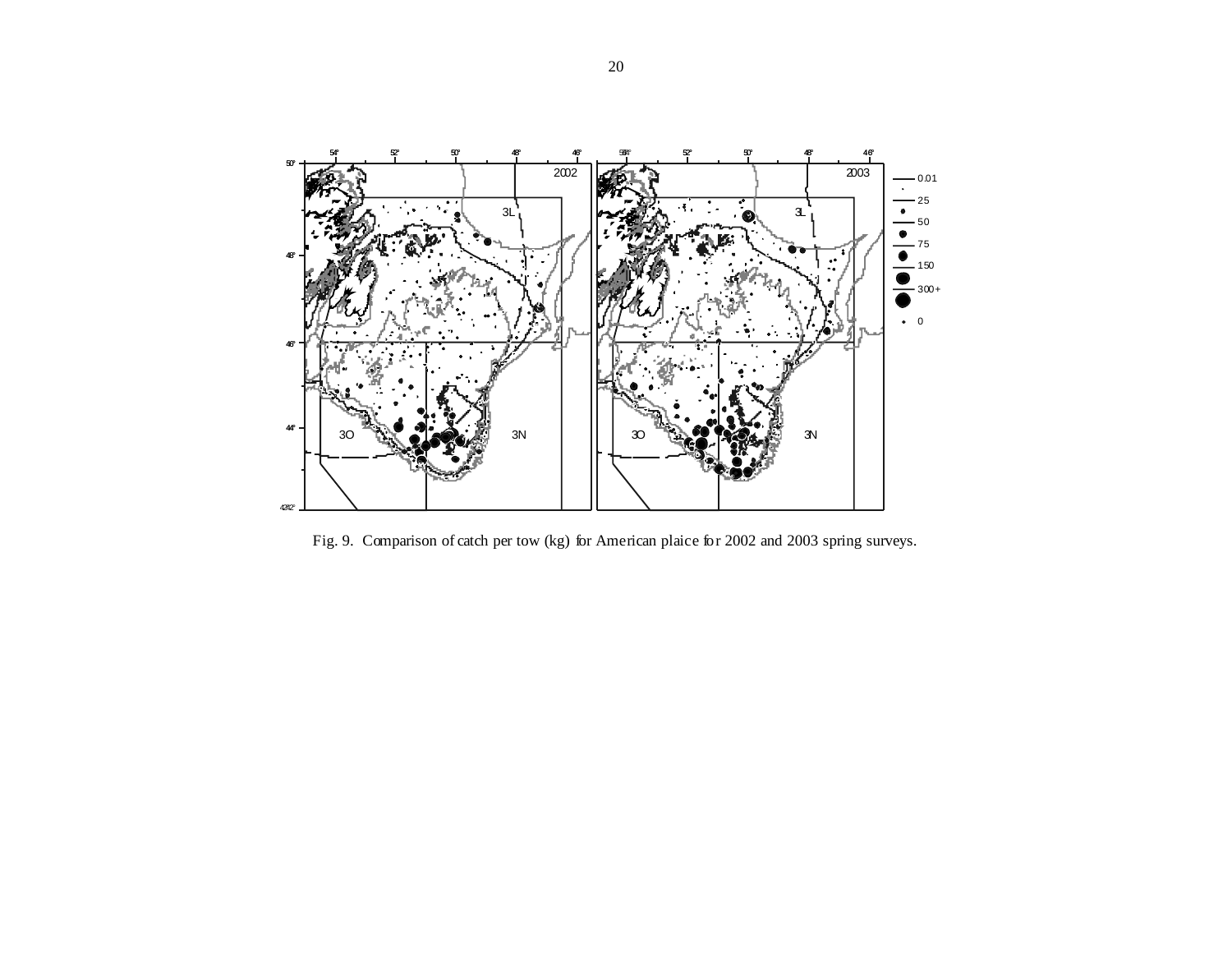

Figure 10. Mean (<u>+</u> 1 Std. Dev.) weight (Kg) per tow of American plaiœ from Canadian fal<br>surveys in Div. 3L, 3N and 3O.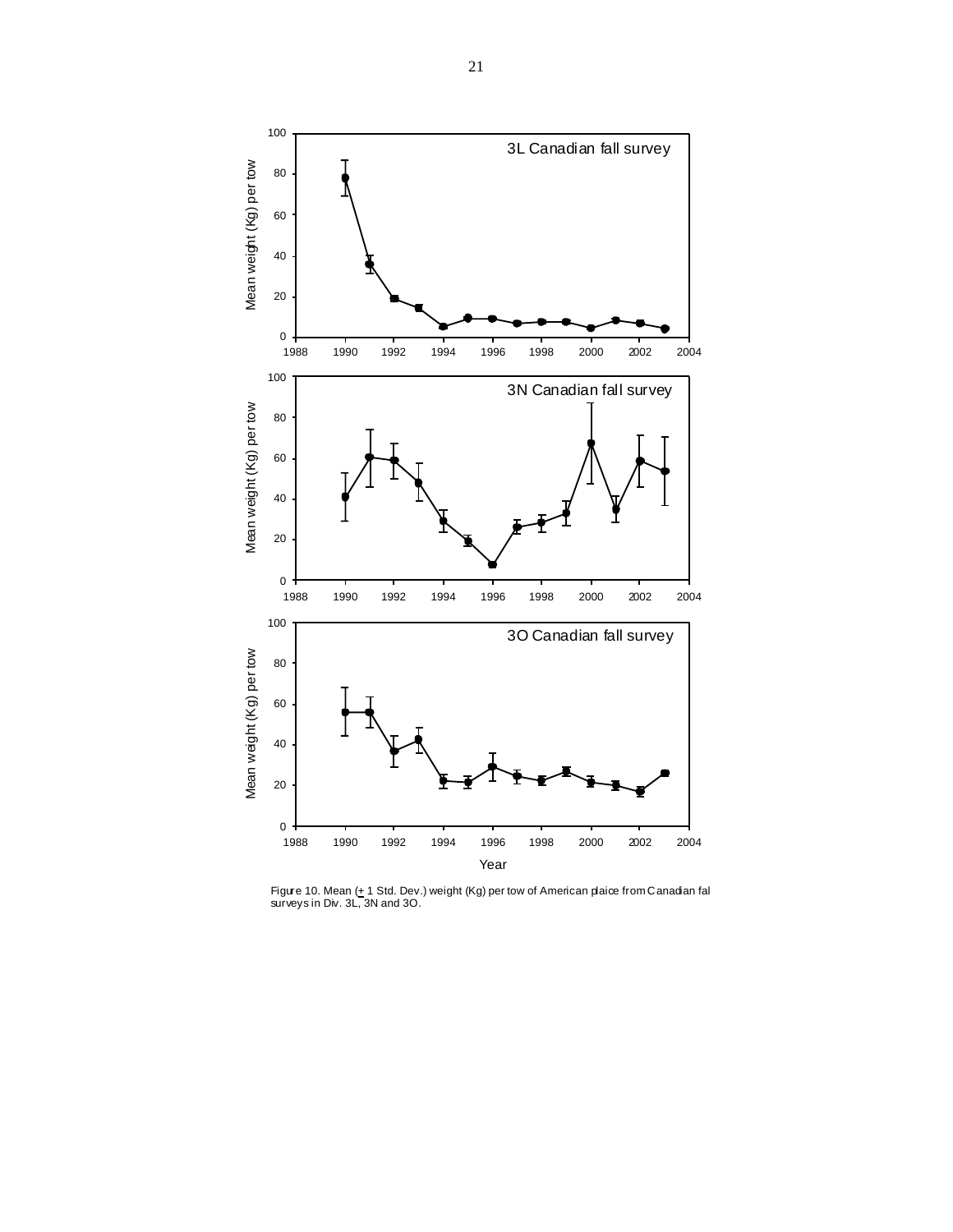

Figure 11. Mean (<u>+</u> 1 Std. Dev.) number per tow of American plaice from Canadian fall<br>surveys of Div. 3L, 3N and 3O.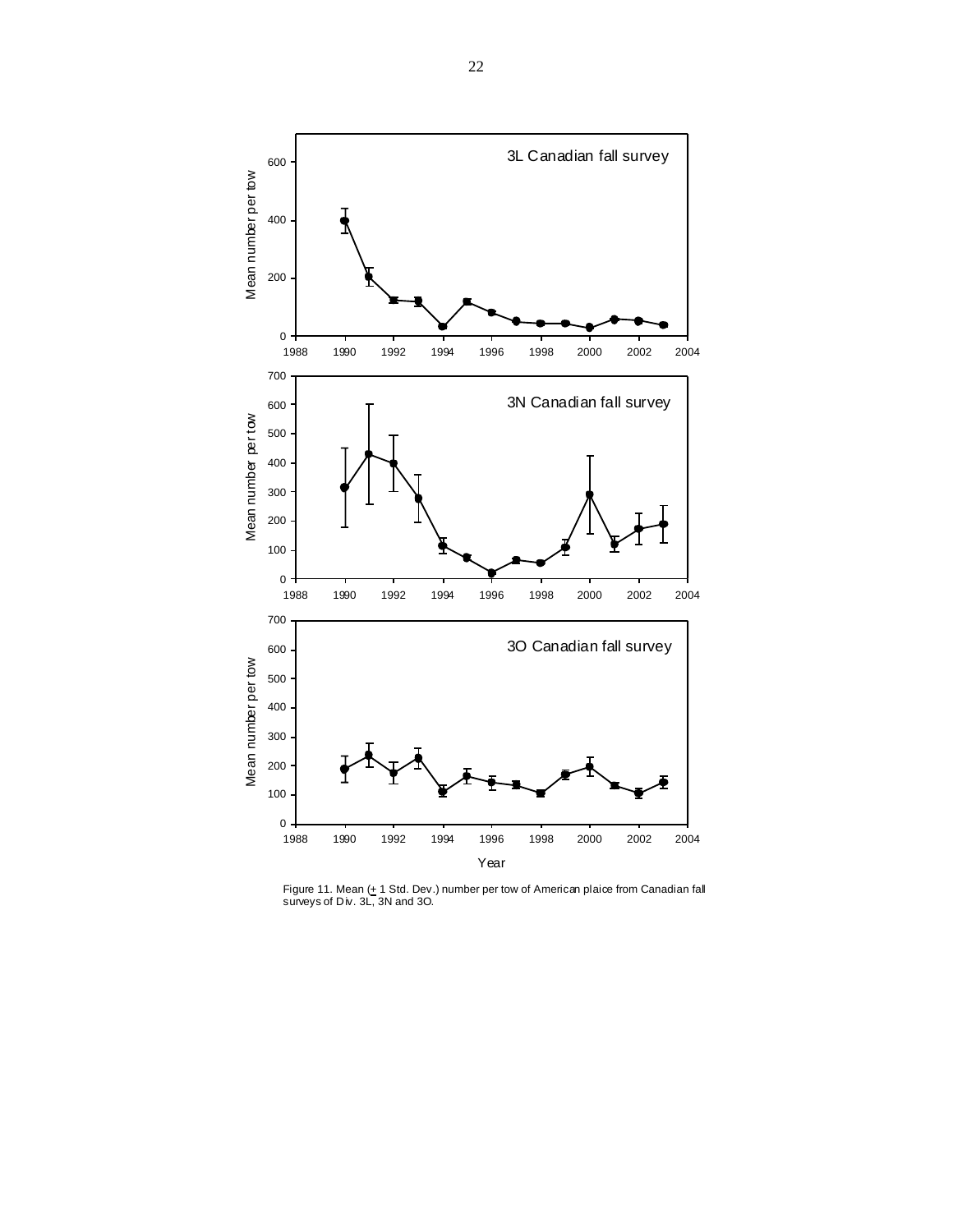

Fig. 12. Catch per tow (kg) of American plaice in fall surveys from 1996-2003.